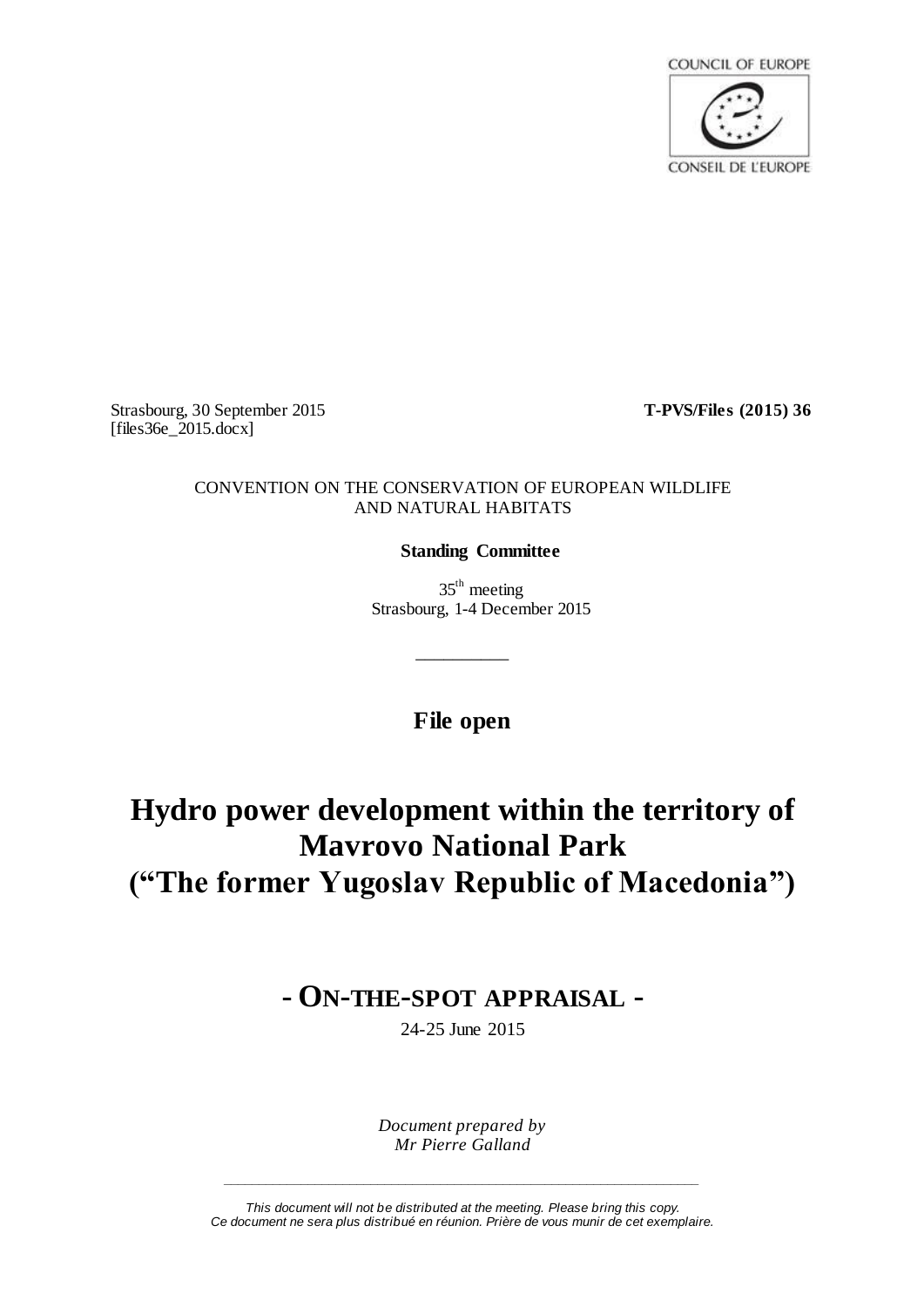#### **INTRODUCTION**

 $\overline{a}$ 

The National Park Mavrovo is one of the richest and best preserved mountain protected areas in South Eastern Europe. Together with the adjacent protected areas in Kosovo<sup>\*</sup> and Albania it contributes to the preservation of the Shar and Korab mountains, including broadleaf forest, subalpine mixed forest, subalpine and alpine meadows and pastures. In addition, specialized habitats of high conservation value are found at various elevations of the Park (peat bogs, riparian vegetation, meadows, etc.).

The integrity of the park, and in particular its hydrologic system, has been affected for several decades by hydropower projects including diversion of significant amount of waters from the natural streams. Recently, some large and small scale projects to increase the capacity for electricity production have been reactivated by the authorities of the "former Yugoslav Republic of Macedonia" and the ELEM company, with the support namely of the European Bank for Reconstruction and Development (EBRD) and the World Bank.

Alerted by the NGO Eco Svest, whose complaint submitted to the Bern Convention was supported by various international and national nature and environmental conservation organisations, the Committee of the Bern Convention decided in December 2014 to open a case file. It further instructed the Secretariat to seek the agreement of the Party for the organisation of an on-the-spot appraisal to the area in 2015. The mission took place on 24 and 25 June 2015. It included observers from the International Union for Conservation of Nature (IUCN) and the European Commission.

Due to the limited duration of the mission, the size of the Park and the large geographical coverage of the hydropower projects to be discussed, it was not possible to see everything and to discuss each issue to the last details. However, thanks to the intensive preparatory work done by the Secretariat of the Bern Convention and the extensive documentation provided by the State Party, by ELEM Company as well as by the different non-governmental organisation (both of the "former Yugoslav Republic of Macedonia" and international), it was possible in two days to discuss the most crucial issues and to visit the most relevant areas in the Park. The delegation would like to thank all the above-mentioned partners as well as the representatives of the EBRD and the Mavrovo National Park staff for their collaboration before, during and after the mission, and for their active participation during the discussions.

During the visit, the delegation agreed to elaborate a report, drafted by the independent expert to the mission and including some of the observers' findings. The full observers' reports can be found in document T-PVS/Files (2015)41. The current report takes into account proposals and opinions made during the meetings with the national authorities and the various stakeholders during the mission. It further incorporates some of the findings by the different members of the delegation, including observers.

## **1. BACKGROUND OF THE OPEN CASE FILE 2013/1: HYDRO POWER DEVELOPMENT WITHIN THE TERRITORY OF THE MAVROVO NATIONAL PARK ("THE FORMER YUGOSLAV REPUBLIC OF MACEDONIA")**

In March 2013, a complaint was submitted to the Bern Convention by the NGO "Eco-svest - Center for environmental research and information" to denounce a possible breach of the Convention by "the former Yugoslav Republic of Macedonia" with regards to the development of hydro-power projects within the territory of the Mavrovo National Park, an Emerald candidate site since 2011.

According to the complainant, the construction of several hydro-power plants and supporting infrastructures (roads, bridges and transmission lines) will result in the direct destruction of forests, severe disturbance of water sources and fragmentation of wildlife habitats – the home of numerous strictly protected species of plants, mammals, birds, amphibians and reptiles listed in Appendix I and II of the Bern Convention. The complainant emphasised that some of these species, namely the *Lynx lynx balcanicus*, might be critically endangered if the projects are implemented.

<sup>\*</sup> <sup>1</sup>All references to Kosovo, whether the territory, institutions or population, in this text shall be understood in full compliance with United Nation's Security Council Resolution 1244 and without prejudice to the status of Kosovo.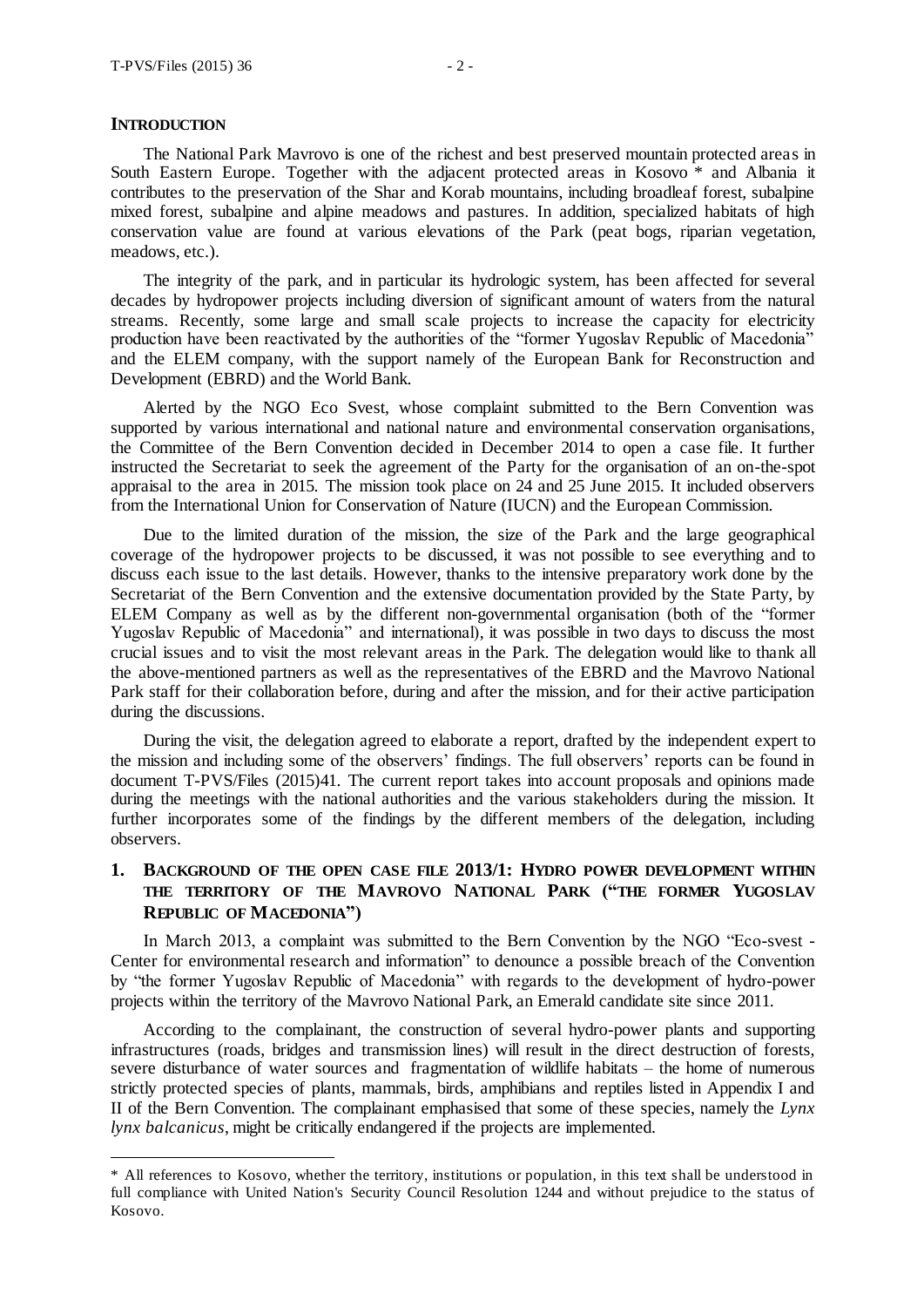The Secretariat addressed a reporting request to the government, stressing that according to Recommendation No. 162 (2012) of the Standing Committee, on the conservation of large carnivore populations in Europe requesting special conservation action, "the former Yugoslav Republic of Macedonia" should assess the environmental impact on the lynx population of dams in the Mavrovo National Park - a site identified as a candidate for the Emerald Network - and consider abandoning the project if the dam poses a risk of endangering the lynx population. The Secretariat also reminded that, according to Recommendation No. 157 (2011) of the Standing Committee, on the status of candidate Emerald sites and guidelines on the criteria for their nomination, national authorities should "take the necessary protection and conservation measures in order to maintain the ecological characteristics of the candidate Emerald sites", until their full inclusion in the Emerald Network.

In the period 2013 and 2014, several reports were submitted by both the complainant and the national authorities of "the former Yugoslav Republic of Macedonia", in support of their arguments.

The Government report, received in September 2013, informed that an Environmental Impact Assessment Study for the hydropower plant project Boshkov Most was prepared by GEING Skopje, a "the former Yugoslav Republic of Macedonia" based engineering company operating in the Balkan area. Additionally, a 4-seasons biodiversity monitoring had been carried out by a team of experts on invertebrate and vertebrate species. The report said that according to EIAS and monitoring study, the hydropower plant project Boshkov Most satisfied entirely the requirements of the national legislation and that a decision authorising the development of Boshkov Most's project had been already issued. The report did not provide conclusions from the EIAS or monitoring study allowing to judge about possible impacts of the project on the species and their habitat, referred to by the complainant. The report further informed that the Ministry of Environment and Physical Planning (MEPP) instructed the ELEM to implement an Environmental Impact Assessment Study for the hydropower plant project Lukovo. An international tender was published and the company BRL from France was selected to develop the EIA Study by engaging international and national experts. When accomplished, the ELEM would send the Study to the independent expert committee established by MEPP, for review.

In a report submitted in January 2014 the complainant informed that a lawsuit was pending before the Administrative court against the decision of the Ministry of environment to approve an incomplete EIA study for the hydropower plant project Boshkov Most. The complainant underlined that the irregularities on the EIA study were confirmed by an EBRD compliance review report (January 2014) which concluded that the EIA was "not sufficiently comprehensive and conclusive".

In a short report submitted in March 2014, the national authorities informed that the EIA for the Hydropower plant Boshkov Most was concluded, and that the results of the biodiversity monitoring implemented were taken into account in the final EIA report. The EIA for the Hydropower Plant Lukovo Pole was under preparation. No mention was made by the authorities of the pending lawsuits against the EIA results and procedures, reported on by the complainant.

The national authorities did not submit a report for the September 2014 meeting of the Bureau, but informed via e-mail that the EIA report for HPP Lukovo Pole was expected for the end of December 2014. The authorities claimed that they didn't receive the reporting request sent by the Secretariat. The complainant, who was copied in the letters addressed by the Secretariat to the authorities, had - on the contrary - submitted detailed information regarding both hydropower plants' projects. Regarding the Boshkov Most HPP project, the complainant informed on two pending lawsuits, (1) one claiming that the Ministry approved the EIA report based on insufficient data (supported by a compliance report of an independent experts charged by EBRD) and (2) a second one on denied access to the expert's reports on Mavrovo HPP projects. In addition, the complainant claimed that the civil society organisations were supposed to participate to the bio-monitoring mentioned by the national authorities, but their comments and proposals were not included in the final EIA report. Comments on the insufficient data used for the bio-monitoring report were also made by the Vice-Chair of the IUCN World Commission on Protected Areas and other IUCN committees, as well as by Birdlife and national/international experts.

In December 2014, the Standing Committee decided to open a case file against "the former Yugoslav Republic of Macedonia" and instructed the Secretariat to seek the agreement of the Party for the organisation of an on-the-spot appraisal to the area in 2015, with the objective of collecting more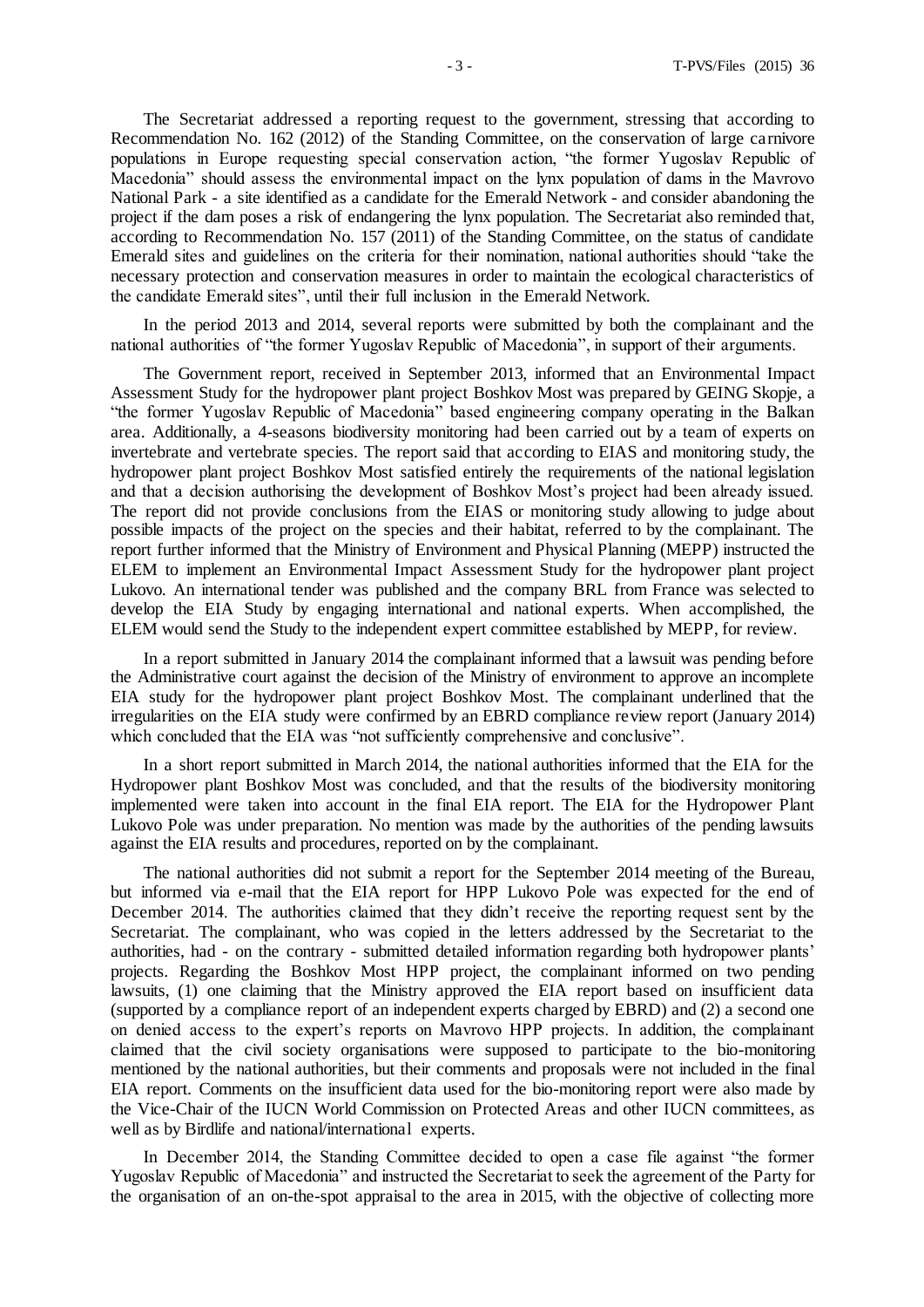information and data for the preparation of a draft recommendation to be submitted to the next Standing Committee meeting in December 2015.

## **2. THE MAVROVO NATIONAL PARK**

The Mavrovo National Park, established in 1949, is one of the oldest National parks in Europe. It was significantly expanded in 1952 to reach approximately 73'000 ha. A small area (212 ha) was recently added, following a border modification (land exchange with Kosovo ). According to the 2014 UN List of Protected Areas, it covers an area of 734.10 km² and it is classified as IUCN Category II, though surprisingly it does not stand as "National Park" but under "Designated area not yet reviewed" in the List. It is adjacent to the Sar Planina National Park in Kosovo , equally classified as IUCN Category II (WCMC 2014 database). Protected areas seem to exist in the Albanian side of the Korab Mountain as well, but apparently they have not been communicated to the WCMC.

The three Macedonian National Parks cover a total area of 1'150 Km2, which constitute 4.6 % of the national territory and they are all declared as IUCN Category II, despite numerous activities hardly compatible with that level of protection. They are part of the Dinaric Arc Initiative. The total cover of the protected areas of "the former Yugoslav Republic of Macedonia" is estimated to 9%, while the candidate Emerald sites reach ca. 29 %. The country has declared 2 Ramsar sites (215 ha) and the Ohrid region is listed as mixed (natural and cultural) World Heritage property.

The National Park Mavrovo has been identified as:

- (1) an Important Bird Area (IBA): Radika river catchment with IBA CODE MK002 and partially Shar Planina with IBA Code  $MK001^2$ . Both sites are evaluated with criteria A3 and B2 (Global and European importance);
- (2) an Important Plant Area;
- (3) a Prime Butterfly Area;
- (4) part of the Macedonian Ecological Network and
- (5) a candidate Emerald site (would become a Natura 2000 site upon the accession of "the former Yugoslav Republic of Macedonia" to the European Union).

It was declared as National Park due to its "exceptional natural beauty, historical and scientific importance of forests and forest areas surrounding Mavrovsko Pole", however the Mavrovsko Pole field was flooded few years later for the purpose of the existing hydro energy system "Mavrovo". Mavrovo National Park is appreciated for its extensive beech forests, alpine meadows, pristine rivers and streams. In terms of biodiversity, the National Park Mavrovo is one of the richest areas in "the former Yugoslav Republic of Macedonia". It is home of about 50 mammal species, including the wolf, brown bear, fox, wild cat and lynx; 129 bird species, 11 out of the total 15 species of amphibians and 24 out of the total 32 species of reptile found in "the former Yugoslav Republic of Macedonia", and 924 species of invertebrates as well as 1435 plant species. Of these, 14 species of mammals, 45 species of birds, 5 amphibians and 18 species of reptiles are listed in Appendix II of the Bern Convention (for more info see Appendix 1). This indicates the great importance that National Park Mavrovo has in terms of biodiversity conservation; hence preserving the quality of the habitats that sustains and host each of the important species is of even greater importance.

According to the NGO at the origin of the complaint before the Bern Convention, many years of inappropriate conservation measures have adversely affected the diversity of National Park Mavrovo. It must be noted that the National Parks of "the former Yugoslav Republic of Macedonia" are not financed by the State budget; they have to generate their own income, which is in contradiction with the current legislation. The existing hydropower plant system "Mavrovo" that affects about 946.1 km2 added additional pressure on the natural ecosystems, in particular on the rivers. Inadequate management and conservation of river ecosystems significantly affects the structural and functional characteristics of the aquatic and riparian communities that are directly dependent on the river ecosystem.

 $\overline{1}$ 

 $2$  Velevski and all. 2010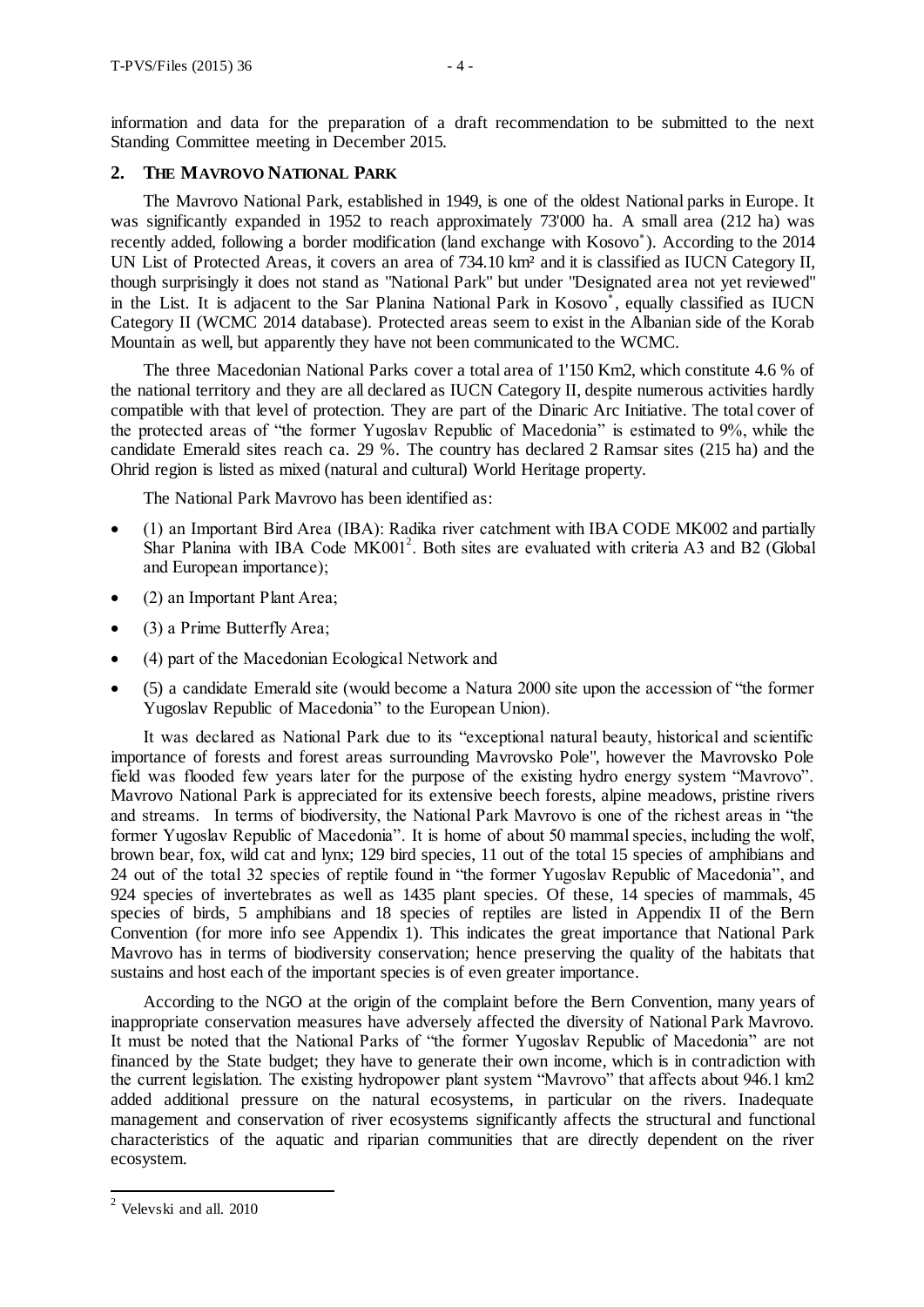#### **Species conservation**

The key data presented here are extracted from the detailed report by Alexander Dutsov, an IUCN observer to the mission (his full report can be found in document T-PVS/Files (2015)41).

#### **Fish species**

In the rivers in the planed accumulation HPP Boshov Most are registered only 2 species of trout. Both are with conservation importance and the hydro power plants are causing changes in the river's hydrologic regime, which affects the species reproduction:

- *Salmo obtusirostris Heckel* with synonyms *Salmo monenegrinus Karaman*, which is listed in IUCN list as endangered species;
- Salmo farioides Karaman. This species probably represents an artificial assemblage of several species. Salmo occurring from Alfios (Peloponnese) possibly refer to this species. Status of threat: near threatened. Not in IUCN list but listed in LIFE.

#### **Reptiles and amphibians**

The list of reptiles and amphibians in the park consist of 27 species. Two species of amphibians and two of reptiles are listed in Annex II of 92/43 directive and 5 species amphibians and 13 species reptiles are in Annex IV of Habitat directive. Amphibian species are vulnerable to changes in hydrology as their reproduction is strictly related to water.

#### **Bird species**

In the frame of the park there are two IBAs based in criteria of Bird Life International. The IBA Shar Planina list totally 130 species (Melovski et all. 2010), some of them with significant importance. In the IBA Radika River Catchment, the list of registered bird species amounts to over 140 species (Velevski et al. 2003a, Micevski 2010). Triggering species are the Golden Eagle (4–6 pairs) and Eagle Owl (8–15 pairs). Of particular interest is the Radika river catchment territory, which is planned to be flooded under the Lukovo pole HPP. The area is feeding place for the eagle owl, the golden eagle and other species with European importance.

For the area of the HPP Boshkov Most, available data is from Ecological Monitoring of River system of HPP Boskov Most (summer, autumn, winter spring) report. There are 75 registered species during the summer monitoring, breeding in the area, of which 26 are with conservation status in Europe. From them 12 species are listed in Appendix II of the Bern Convention.

#### **Mammals**

The Ecological Monitoring of the river system of HPP Boskov Most (summer, autumn, winter spring) reports about 32 species of mammals from total 49 in Mavrovo NP. All reported 24 mammal species are with different protection status in Europe; 28 are listed as Least Concern in IUCN red list, one is Near Threatened (*Lutra lutra*) and 1 is Data deficient (*Spalax leucodon*). As a species connected to water bodies, the otter (*Lutra lutra*) will be affected by any change in the river regime.

The Brown bear (*Ursus arctos*) is species with high priority for the EU. The Macedonian population of the species is part of the Dinara-Pindos subpopulation in Europe, estimated to around 3070 individuals (Brown Bear Specialist Group 2013). The species inhabits the area of planed investments and part of the territory of the individuals in the park will be lost. Additional negative effect will be caused by disturbance during the building phase and after by the recreational use of reservoirs.

Regarding the threats to the Eurasian lynx, Balkan subspecies (*Lynx lynx balcanicus*), see the dedicated section below and the special report from A. Demeter (available in document T-PVS/Files (2015)41).

## **Mavrovo National Park as a candidate Emerald site (Area of Special Conservation Interest)**

Site no. MK0000007 – Mavrovo has been officially nominated as a candidate Emerald site in 2011. The Emerald site Standard Data Form (SDF) completed by the Ministry of Environment and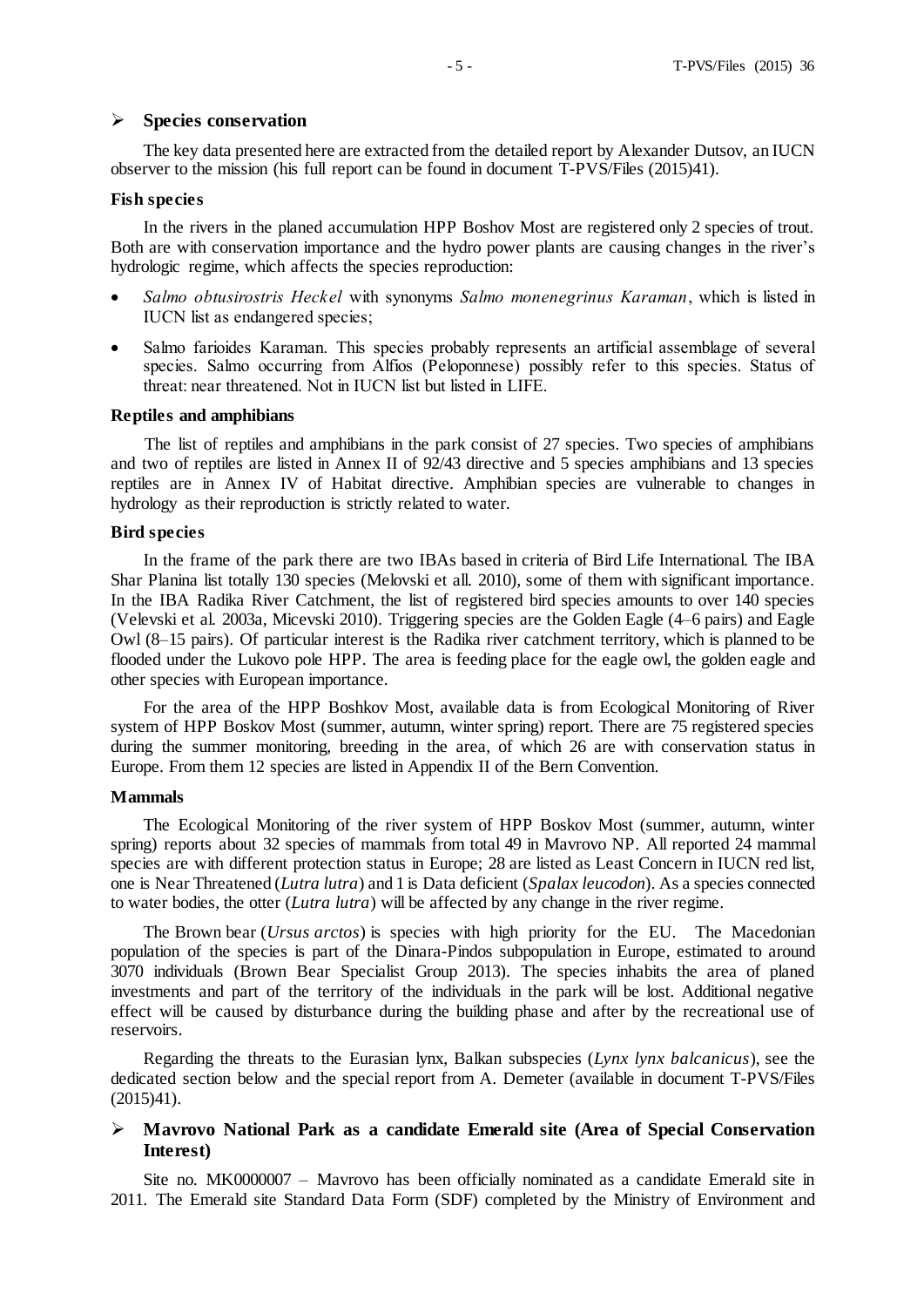Physical Planning (date 2008-10) identifies it as the Mavrovo National Park and gives 73088.8 ha as its size. According to the ecological information contained in the Standard Data Form, there are 8 habitat types from Resolution No.4 (1996) of the Standing Committee to the Bern Convention present on the site and 49 species listed in Resolution No. 6 (1998) of the Standing Committee to the Bern Convention. The list of other important species of fauna and flora contains 69 species.

The section on quality and importance (4.2) states that it is "exceptionally rich in flora and vegetation diversity", and the "classical finds (*locus typicus*) of high number of species are situated". It also describes the significance of the site for Taiga type Coniferous Forests on higher altitudes whereas Balkan-Middle-European Broadleaved Woodlands dominate the site. The Fairy Shrimp *Brachipus intermedius* is given as an example of the importance of this site since this is the only known location of this species having gone extinct in the Carpathian Mountains of Romania from where it was described. The text also mentions that for the Corncrake (Crex crex) the population is likely to be sufficient to meet A1 criterion for an Important Bird Area in Europe. The Balkan Lynx (see document T-PVS/Files (2015)41) is not mentioned in the site SDF. Unfortunately the SDF contains no information in 4.3: Threats, pressures and activities with impacts on the site.

In addition, the Mavrovo candidate Emerald site MK0000007 was assessed at the biogeographical level during the Emerald biogeographical Seminar for the West Balkans (Bar, Montenegro, 2-4 November 2011). The major significance of this site for the Emerald Network was clearly confirmed at the occasion of this scientific evaluation. Hence special responsibility bears on the authorities of the "former Yugoslav Republic of Macedonia" for preserving its ecological integrity. In addition, one should remind that according to Recommendation No. 157 (2011) of the Standing Committee to the Bern Convention on the status of candidate Emerald sites and guidelines on the criteria for their nomination, national authorities should "take the necessary protection and conservation measures in order to maintain the ecological characteristics of the candidate Emerald sites", until their full inclusion in the Emerald Network.

## **IUCN position regarding the Hydropower Plant Developments in the Western Balkan**

High number of Hydropower Plants (HPPs) in Western Balkan adversely affects natural ecosystems, including protected areas, especially national parks. However positive news came from Albania recently. New law which will end issuing construction permits for Hydropower Plants (HPPs) in protected areas is in the process of preparation, announced Albanian Prime Minister. High number of planned HPPs in Albania harmfully affects natural ecosystems, including protected areas, especially national parks.

"There is an alarmingly growing pressure on protected areas and key biodiversity sites in the Western Balkans stemming from hydropower development. If put into effect, the announced law will be a positive sign which will hopefully help curb this negative trend across the region," says Boris Erg, Director of IUCN Regional Office for Eastern Europe and Central Asia.

The IUCN also states that protected areas should aim to maintain or increase the degree of naturalness of ecosystems within protected areas. The IUCN points out clearly that protected areas must prevent or eliminate any exploitation harmful to the objectives of the designation. Any technical infrastructure, which has a negative impact on various habitats, such as aquatic ecosystems, is harmful in various ways. In the present case, the construction plans for the dams would have inacceptable impacts due to their interference in the aquatic ecosystems in more or less the total area, regardless of their size (see report by R. Brunner in document T-PVS/Files(2015) 41, officially endorsed by the IUCN WCPA).

## **Hydropower in Mavrovo National Park**

The waters from the NP Mavrovo have been used for electricity production over several decades. Several hydro power stations, artificial lakes and extensive pipe systems have been built during the communist time. A significant part of the water originally flowing into the Drina River (Albania and Adriatic Sea) has been diverted into the Mavrovo Lake, and then re-directed into the Vardar River to Greece and the Aegean Sea. The following description can be found in the Mavrovo National Park management plan: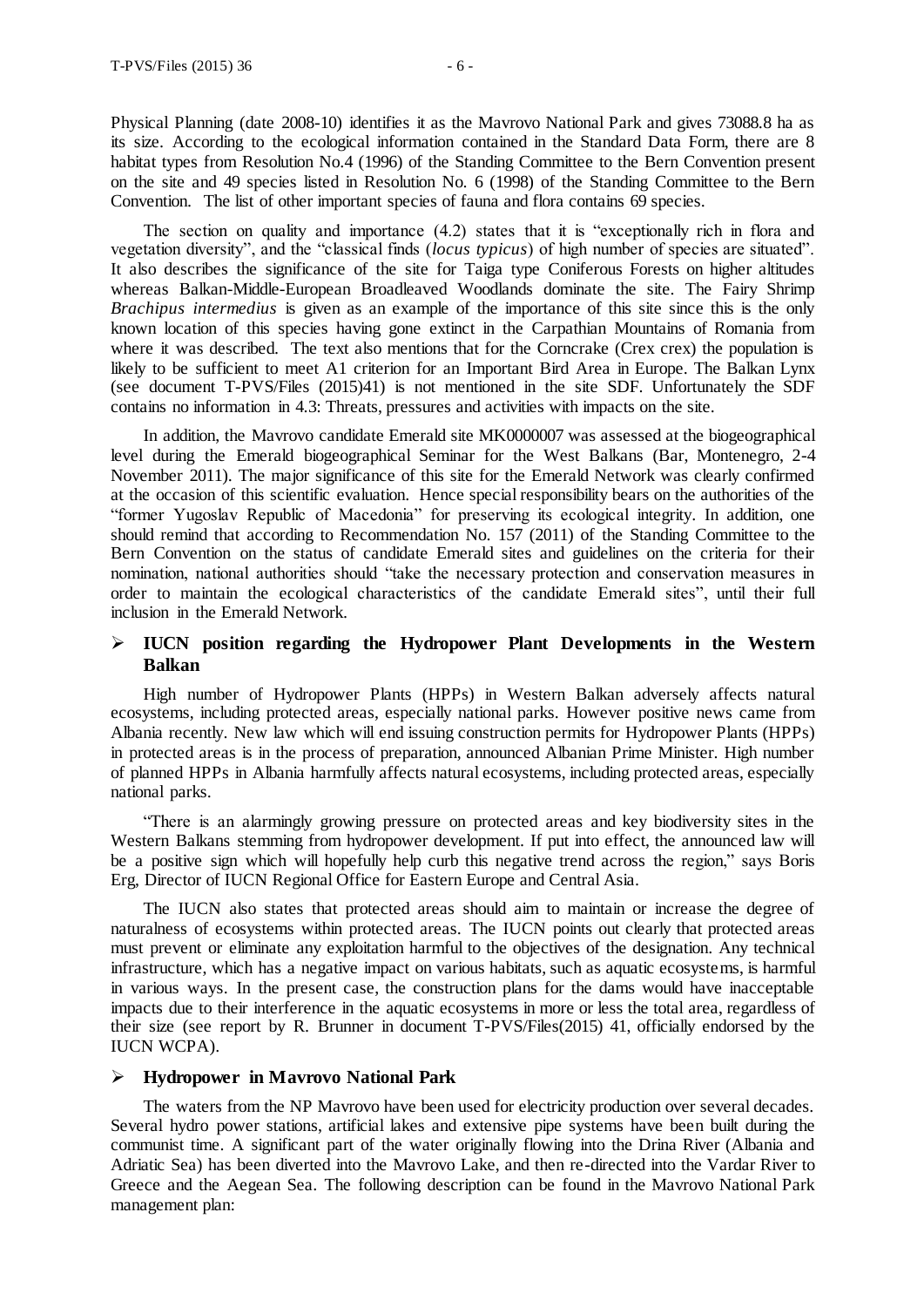*One of the most complex hydropower systems (HPS Mavrovo) is located in the Municipality of Mavrovo-Rostushe. The Mavrovo Hydropower System with its three hydropower plants: HPP Vrutok, HPP Raven and HPP Vrben, and with a total capacity of the reservoirs of 277 million m<sup>3</sup> is one of the largest and most complex system in the Macedonian Hydropower systems. It accounts for 42% of the total installed hydropower capacity in "the former Yugoslav Republic of Macedonia".* 

*The Mavrovo Hydropower system is the largest and the most complex system of hydropower plants in the Republic of Macedonia comprising three hydropower plants with 9 turbines in total, the Reservoir Mavrovsko Ezero Lake, 133.3 km of intake tunnels, pipelines and channels, 91 km of which being closed headrace channels, 36 km of tunnels and 6.4 km of high pressure steel siphons and pipelines, as well as 167 km of access roads for maintenance and facility surveillance* .

Several projects to increase the water storage capacity and subsequently to fulfil the need for peak electricity production were planned during the communist period; projects have been stopped after the democratic changes, but have been reactivated a few years ago.

Currently a significant part of national electricity production is coming from low quality coal burning power station. "The former Yugoslav Republic of Macedonia" is intensively promoting the development of renewable energy sources and storage on its territory in order to decrease the carbon intensity of the national electricity production sector and to enhance the security of supply. To this end government plans to have about 22 dams constructed in the Mavrovo National Park area alone. 20 of them are small-scale hydro power and storage projects and two of them – the Hydro power projects "Boskov Most" and "Lukovo Pole" - are large scale enterprises. Out of the planned 22 projects so far two small-cale hydropower plants have already been constructed.

Most of the water in the Mala Reka and its tributaries will be discharged via a tunnel to the powerhouse. This will reduce the amount of water that flows in the rivers. This reduction in flow rates will reduce aquatic habitats and could damage populations of fish and other organisms that live in the water. The construction of the dams and the additionally planned 20 to 30 small HPPs as well as the associated technical infrastructure would not only impact the Radika and the Mala rivers, but also the proposed HPP sites. The aquatic system would be devastated along outstanding river sections. Dry sections can already be seen around previously built technical installations.

#### **HPP Lukovo Pole**

This project is planned to be constructed on the territory of Mavrovo National Park on the junction of the Shara and Korab Mountains on "the former Yugoslav Republic of Macedonia", Kosovo\* and Albania border. The Lukovo Pole project shows many similarities with Boskov Most. The water will be diverted from several tributaries to the Radika River, which will be channeled to the reservoir through a pipe system. Originally part of the Drina watershed, the water will eventually flow into the Mavrovo Lake and into the Vardar River. The project comprises on the one hand the construction of a ca. 20 kilometres long covered feeder channel, running slope parallel, to transfer water from the Korab catchment to Lukovo Pole storage and Crn Kamen river and an about 70 meter high dam at Lukovo Pole that will have a storage capacity of about 39 million cubic meters, and on the other hand additionally a small hydropower project (Crn Kamen) of about 5 MW downstream of Lukovo Pole shall be constructed. The main funding source for this project could be the World Bank.

#### **HPP Boskov Most**

The Boskov Most HPP will be using water from the river Mala Reka and its tributaries. The Boskov Most HPP Project intends to utilise the tributaries that combine to make up the river Mala Reka. The water will be carried to the tunnel and reservoir in parts that are widely spaced. A dam 33 meters high will be constructed in a narrow gorge about one kilometer from Tresonce and Selce villages on the Mala Reka just downstream of where the rivers Jadovska Reka and Tresonecka Reka come together. Water will be taken from local tributaries through aqueducts and siphons. The reservoir will cover about 22 hectares, of which about 15 hectares are now used for pastures and the rest is forested. The headrace tunnel will be excavated in the hillside on the right side of the Mala Reka and will flow 8.7 kilometers to a surge tank. From the tank, water will flow another 0.85 kilometers through two buried pipelines down to the power house, which is 365 meters lower than the reservoir and is located on the right side of the Mala Reka just before it flows into the Radika River. The plant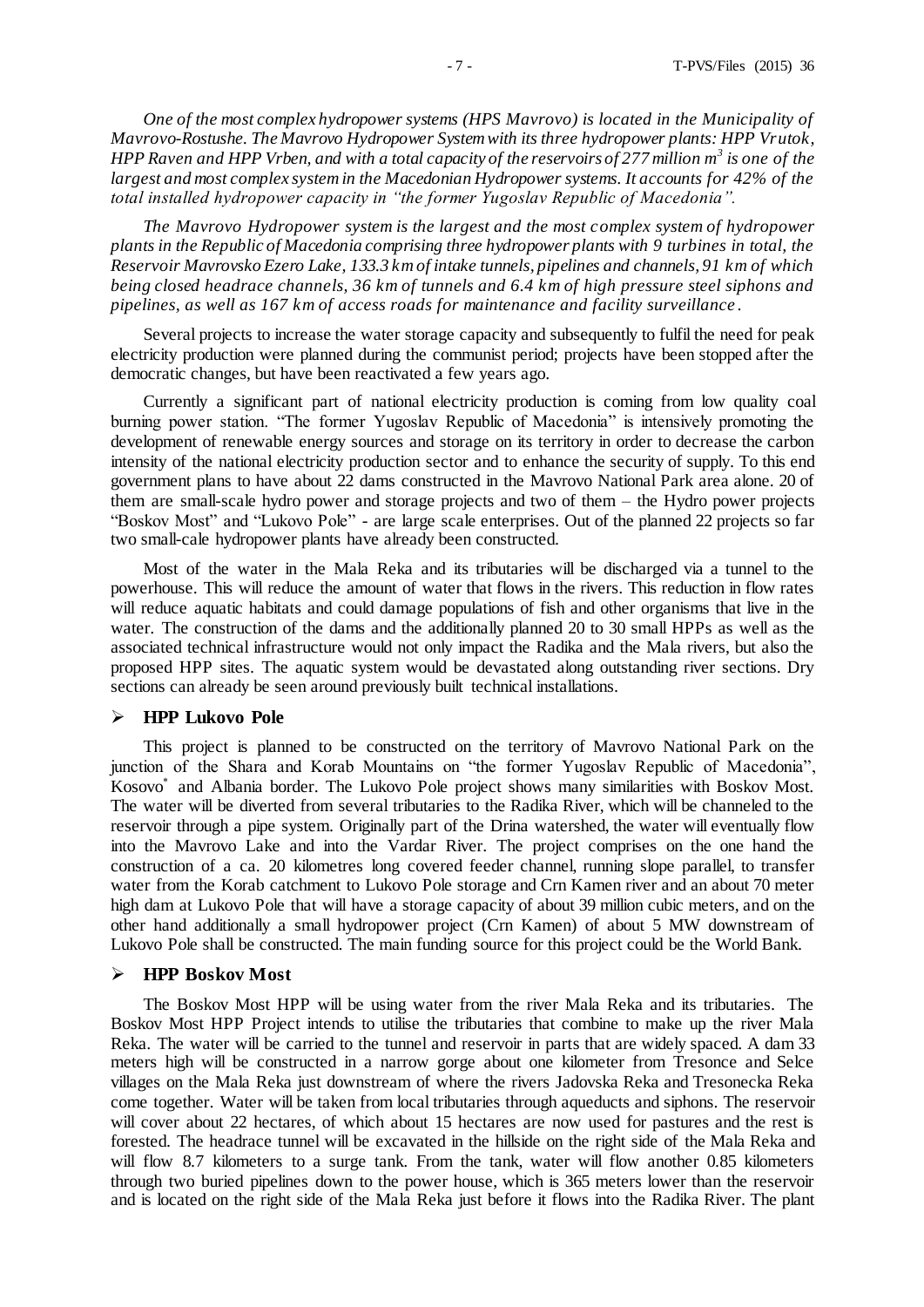will operate for about five hours per day. After passing through turbines to generate electricity, the water will be returned to the Mala Reka about 200 meters upstream from where it joins the Radika River. A transformer station and 110kV overhead power line will connect the powerhouse to the national grid. The route by which this connection will be made into the grid is not yet fully determined. Once a decision is made, it will be determined if a separate impact assessment will be needed for the transmission line.

#### **Global impact of the 2 large projects**

Significant impact on natural ecosystem will be observed, in particular during the construction phase. But also the flooding of small valleys with well-preserved cultural landscape, the diversion of many rivers, the quarries opened for providing the material for the dams and the construction of many piped and other infrastructure for water uptake and its transport to another valley will affect the landscape and a large part of the hydrographic system.

In the case of Boskov Most project, the water will remain in the Drina watershed, but while being released only shortly upstream from the Debarsko Lake it won't be available for irrigation to the towns and villages close to the National Park. On the other hand the water uptaken to replenish the Lukovo Pole artificial lake will be conducted first to the Mavrovo Lake and eventually into the Vardar River, to flow to the Aegean Sea.

## **Small hydropower plants**

According to the Public call for concessions published by the Ministry of Environment and Physical Planning, Ministry of Economy another 20 Small hydropower plants are to be built on the territory of National Park Mavrovo. The small hydropower plants (SHPP) as projected will affect the rivers and streams in Bogdevska Reka, Ribnichka Reka, Mavrovska Reka, Tairovska Reka, Galichka Reka and Rosochka Reka watersheds. Two of the planned SHPP are already built and operational (Galichka Reka and Tresonechka Reka), 1 is under construction (Galichka Reka), while 4 have already agreed concessionaires and construction work may start at any time. Significant impact on natural ecosystems can be expected during not only the construction period but the hydrological regime of the rivers and their specialized ecosystems will be permanently affected as well, even if the legal provision for minimum residual flow is strictly observed.

## **National Park status and management plan**

The park is declared as a Protected Area IUCN category II by the "former Yugoslav Republic of Macedonia". The primary objective of this category is "*to protect natural biodiversity along with underlying ecological structure and supporting environmental processes, and to promote education and recreation*." A detailed analysis of the requirements for this category has been prepared by Robert Brunner, Observer to the mission from the IUCN World Commission on Protected Areas; in addition more information about species and habitats and their respective threats can be found in the reports by A. Demeter and A. Dutsov, also observers to the mission (see document T-PVS/Files (2015) 41).

Every 10 years, at the expiration of the validity of their Management Plan, the National Parks of "former Yugoslav Republic of Macedonia" have to be re-declared on the basis of a "revalorization study", which is a global assessment of a park. In parallel, a new management plan has to be prepared and both documents have to be adopted by the national authority. For the Mavrovo National Park, the process is ongoing. A new management plan had been prepared by OXFAM Italia for the period 2012- 2021, and includes a revised zoning of the protected area and new terms for the various zones. This management plan has not been officially adopted yet and the proposal of the Law for proclaiming the protected area Mavrovo in the category National Park is under discussion.

It is the intention of the Government of "former Yugoslav Republic of Macedonia" to ensure the existence of the National Park Mavrovo on the basis of the proposed proclamation within IUCN category II, with the possibility to implement various projects including the construction of HPPs in the protected site, in particular the two larger HPP projects depend and the 20 micro HPP. According to the report by the complainant, up to 29 additional small HPP are planned in the park. The draft law has set up the overall objective of the park as follows: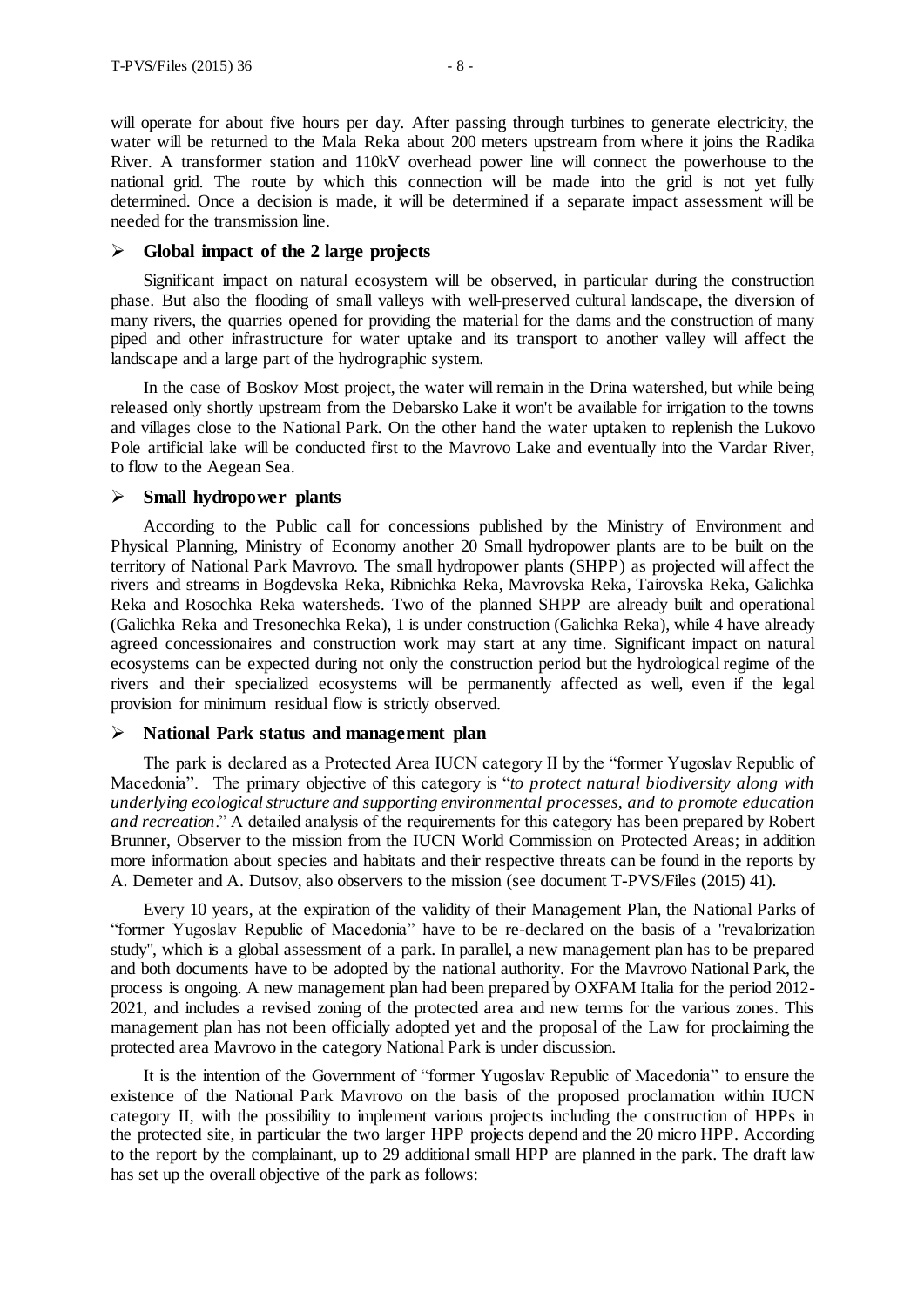## *- Article 6*

*(1) In order to protect and preserve the original condition, biological and landscape diversity in NP Mavrovo, activities can be performed only for the purposes of science, spatce development, tourism development, and sustainable use of natural resources, upon prior consent obtained from the state administration responsible for the affairs of nature protection, in accordance with the Law on Nature Protection and other regulations concerning the environment.*

*The understanding of the concepts of "tourism development" and "sustainable use of natural resources" differ significantly according to the different authorities and organizations active in the park.* 

*The new zoning foresees 3 categories of protection:*

*- Article 8*

*Depending on the natural values, needs, requirements and opportunities for landscaping and use of space, the following zones shall be established in NP Mavrovo:*

- *- Zone for strict protection,*
- *- Zone for active management,*
- *- Zone of sustainable use and*
- *- Protection belt.*

## *- Article 9*

*(1) The zone for strict protection shall be part of NP Mavrovo with highest conservation interest, characterized by original, unaltered ecosystem characteristics, or slightly changed as a result of traditional management practices.*

*(2) In the zone for strict protection, activities which threaten the authenticity of the nature or disturb the natural balance shall be prohibited.*

*(3) In the zone for strict protection only scientific research activities shall be allowed, provided that they are not inconsistent with the primary purpose of the protection of the National Park , and exceptionally well organized visits on marked trails for educational, tourist and recreational and cultural purposes, upon prior approval of the state administration responsible for the affairs of nature protection in collaboration with the Public Institution NP Mavrovo.*

*(4) In order to maintain the characteristics of strict protection zone, Public Institution NP Mavrovo shall provide continuous monitoring of the natural heritage.*

The total surface area of the zone for strict protection of NP Mavrovo shall be 8.391,9 hectares or expressed in percentage 11.6% of the total area of the Park.

## *- Article11*

*(1) The zone for active management is part of NP Mavrovo with high conservation interest, requiring more management interventions aimed at restoration, revitalization and rehabilitation of habitats, ecosystems and other elements of the landscape.*

*(2) In the zone for active management, activities of economic nature that do not have negative impact on the primary objective of the protection, such as ecotourism or traditional extensive farming, shall be allowed.*

*(3) In the zone for active management, scientific and research activities, setting of road signs, hiking on marked trails and outside of the marked trails, ski running, setting info-boards, arranging of places for resting (tables, benches, awnings), wilderness camping in certain locations, setting of outlooks and view platforms, collecting of mushrooms, fruits and plants, collecting of snails, grazing by cattle, growing of crops in traditional way, mowing of grass, beekeeping (temporary placement of bee-hives), alpine skiing, climbing in regulated areas, mountain biking on arranged paths, horseback riding, using of existing facilities of the Public Institution NP Mavrovo for the purposes of operational management of NP Mavrovo, setup of new facilities for agricultural activities (shipfolds, enclosures,*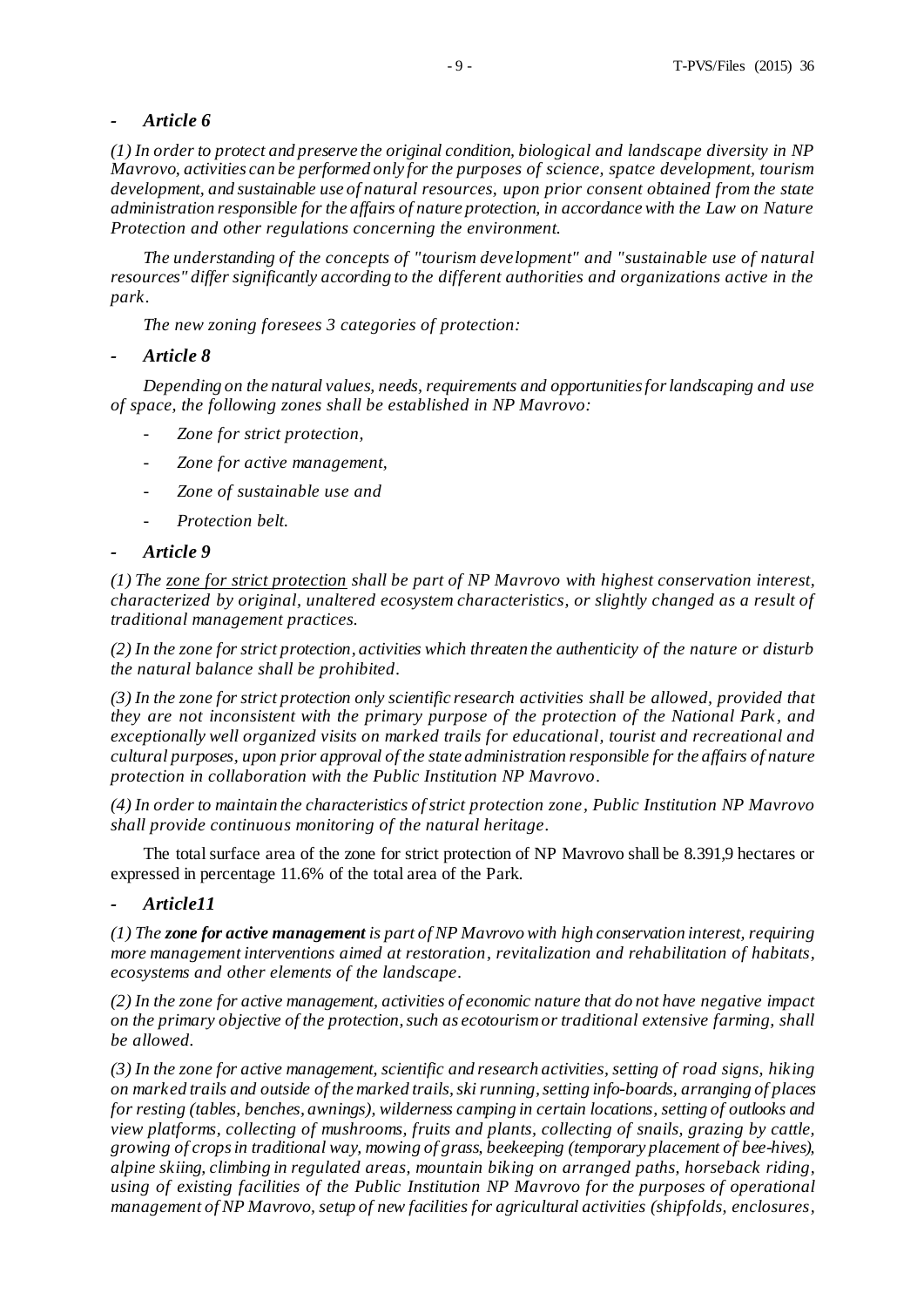*etc.), new infrastructure (earth roads), as well as new infrastructure to control erosion, shall be allowed.*

The total surface area of the zone for active management of NP Mavrovo shall be 23.387,0 hectares or 32.2% of the total area of the Park.

*(3) The zone for sustainable use shall include all areas not covered by Articles 10 and 12 of this Law.*

*(4) In the zone for sustainable use, activities referred to in Articles 9 and 11 of this Law shall be allowed, such as intensive agricultural production, sustainable use of forests (sanitary wood cutting), fishing, production of offspring of indigenous trout, hunting of wild species (sanitary shooting), maintenance and improvement of the reproduction centerfor adaptation of red deer in Bunec, driving motor vehicles, regulation of unregulated springs, construction of new facilities for capturing water from springs and watercourses, construction of new buildings for housing, and family weekend houses, new buildings for tourism purposes (hotels, restaurants, motels, campgrounds, mountain lodge, lodge, information center parking spaces, etc.), construction of new infrastructure (pipelines for water), electricity, construction of earthworks and asphalt roads , construction of water supply and water intake and sewage removal facilities, construction of wastewater treatment plants, as well as other activities specified in the management plan and annual programs for nature conservation, and urban plans in the municipalities that are situated within the territory of "NP Mavorovo", where special attention should be paid for carrying out the activities in a way that will not disturb the natural balance in the National Park.*

## **3. COMMENTS ON THE DRAFT MANAGEMENT PLAN FOR THE NP**

According to the Ministry of Environment and Physical Planning, the zone for strict protection has been significantly increased in comparison to the previous management plan, to reach slightly more than 10 % of the park. The regime is quite logical for a core zone of a national park.

The zone for active management, which covers almost 1/3 of the park, is more problematic; quite a few permitted activities have already a severe impact on the natural ecosystem and some of the activities, namely those linked to tourism, are not primarily oriented toward the landscape, habitats and species conservation or education and awareness raising.

But the biggest problem occurs with the definition and coverage of the zone for sustainable use; basically everything is permitted, and since the zone is covering more than 1/2 of the park, the potential impact is very high and not really compatible with a status of protected area - see above definition. To keep the Park in IUCN category II, some of the activities should not be possible and the zone should not exceed 25 % of the total territory, according to the IUCN guidelines. In addition, the design of this zone appears to follow much more the intentions of the use of hydropower than it follows the needs of protected areas, thus allowing the construction of the network of HPP with all their flanking measures (roads construction and improvement, gravel extraction etc.). In particular all major stream and their adjacent corridors have been put in this so-called sustainable development zone, while at least a majority of them should be strictly protected.

The report by the IUCN WCPA's expert report states that the current zoning is not appropriate to secure the protection of species, landscapes and biodiversity. The size of the zone for sustainable use is large, and any development within the zone, even those in line with the proposed National Park Law, could cause negative impacts on the small and scattered zones for strict protection and active management. Regarding the activities in the zone for sustainable use, it is recommended to revise the potential usage of natural resources and constructions in line with the IUCN guidelines for management categories. It would also be advisable to draft a different zoning for the area of the National Park Mavrovo that considers the urban development of the settlements as a distinct zone, as well as specific zones for the construction of visitor facilities to provide more legal certainty for communities and citizens. The urban development zone should have a clear border to all three zones as determined in the management plan (see report by R. Brunner in document T-PVS/Files(2015) 41).

This relatively low percentage of surface dedicated to conservation and not subject to disturbance, and the division in numerous small areas, does not provide sufficient conditions to guarantee undisturbed natural processes and the development of viable population of large mammals, and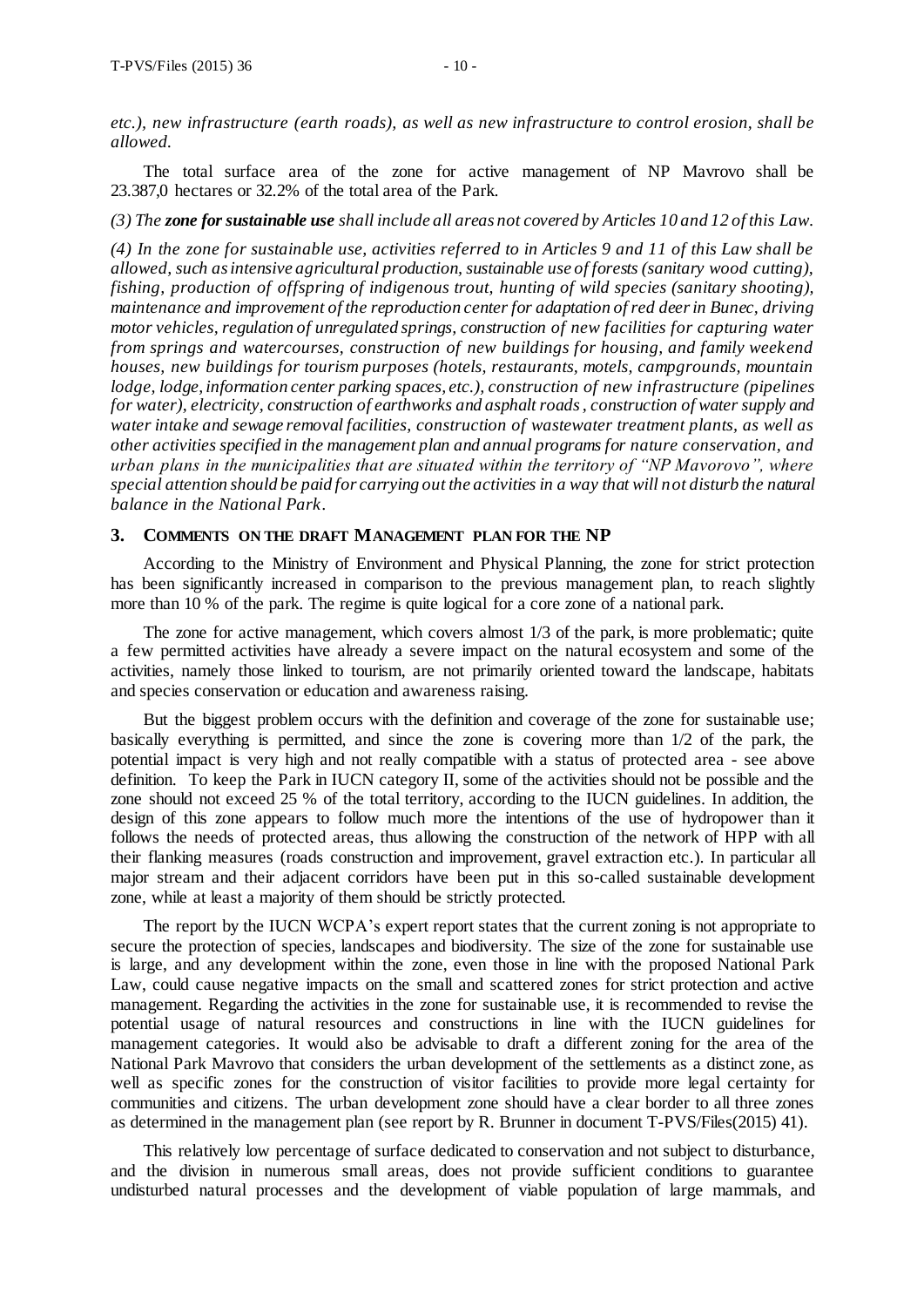especially the Balkan Lynx the future of which at present depends very much on successful reproduction in the parks and dispersal to surrounding areas

## **Management planning of the Mavrovo National Park for the Balkan lynx**

Irrespective of the hydropower plant projects, the Government of "the former Yugoslav Republic of Macedonia" and the management authority of the Mavrovo NP must recognize their special responsibility for the conservation of the Balkan lynx and formulate policy and take measures accordingly. Within this framework, the management plan of the Mavrovo National Park should place greater emphasis on the special role that this protected area plays in the recovery of the Balkan Lynx. The next 5-10 years period is absolutely crucial for the survival of the Balkan Lynx. The draft new management plan of Mavrovo briefly mentions the lynx but does not highlight its very poor conservation status and the national park's significance for its conservation.

More dedicated efforts should be made, based on sound scientific data, to implement concrete conservation measures. The mission of the NP should include the outstanding task of caring for a critically endangered species, and this new approach and increased outreach to the public can also be turned into a win-win situation in terms of ecotourism.

If the Mavrovo "nucleus" of reproducing population is successfully preserved, it could in the long-term serve as the basis for the recovery of the Balkan lynx. According to habitat models, only 17% of the historical range of distribution still offers suitable habitats but could host up to 275 resident individuals (Ivanov, 2014; see also BLRP Newsletter 02/20143). Such a range with good conservation measures could allow to down-list the Balkan lynx from Critically Endangered to Vulnerable, which would be a major conservation success for both "the former Yugoslav Republic of Macedonia" and the other range states.

#### **Environmental and social impact of the hydropower projects**

A series of increasingly more detailed studies has been carried out for the Boshkov Most project on behalf of the project promoters; however they do not take into consideration all the elements concerning the impact on the environment and the communities outside the park area. In addition, different NGOs and individual specialists consider the results of the Environmental Assessment insufficient and consider that the real impact, especially on large mammals and bird communities, have been underestimated.

The most important point is the lack of a global and comprehensive social and environmental impact assessment including all the hydropower projects planned in the Park and surrounding areas.

While the increase of renewable energy production in "the former Yugoslav Republic of Macedonia" would be welcomed to reduce the pollution and the  $CO<sup>2</sup>$  emissions, the value of intact large natural habitats and ecosystems has to be carefully taken into consideration. Hydropower infrastructures are hardly reversible, and their impacts, namely on the rivers and their tributary streams, will remain permanently. Other arguments to justify the new artificial lakes, like the increase of the atmospheric humidity, do not look very serious. The significant reduction of open running water across the park is probably a much more serious influencing factor. It is mentioned that the redirecting of significant amounts of waters from the Drina to the Vardar would stabilize the flow of the latter; however, there is no mention of the reduction of the flow of the Drina, which is providing water for several existing hydropower plants downstream in Albania.

**Waste water**: according to the Management Plan 2012 - 20121*, "a larger part of the settlements in the Mavrovo-Rostushe Municipality are not connected to any sewerage system. According to a UNDP study (2004) on the municipalities in the Republic of Macedonia, only 9% of the households in the former Municipality of Mavrovi Anovi and 12.5% households of the former Municipality Rostushe live in dwellings that are connected to sewage collection systems. The situation is alarming in most of* 

 $\overline{a}$ 

<sup>&</sup>lt;sup>3</sup> Ivanov Gj. 2014. Spatially explicit model for habitat suitability and potential distribution of the critically endangered Balkan lynx (Lynx lynx balcanicus Bures 1941). MSc Thesis. Institute of Biology, Faculty of Natural Sciences and Mathematics, Ss. Cyril and Methodius University, Skopje, Republic of Macedonia. Article in BLRP Newsletter 02/2014

[http://www.catsg.org/balkanlynx/01\\_recovery-programme/1\\_9\\_newsletter/BLRP\\_Newsletter\\_02-2014.pdf](http://www.catsg.org/balkanlynx/01_recovery-programme/1_9_newsletter/BLRP_Newsletter_02-2014.pdf)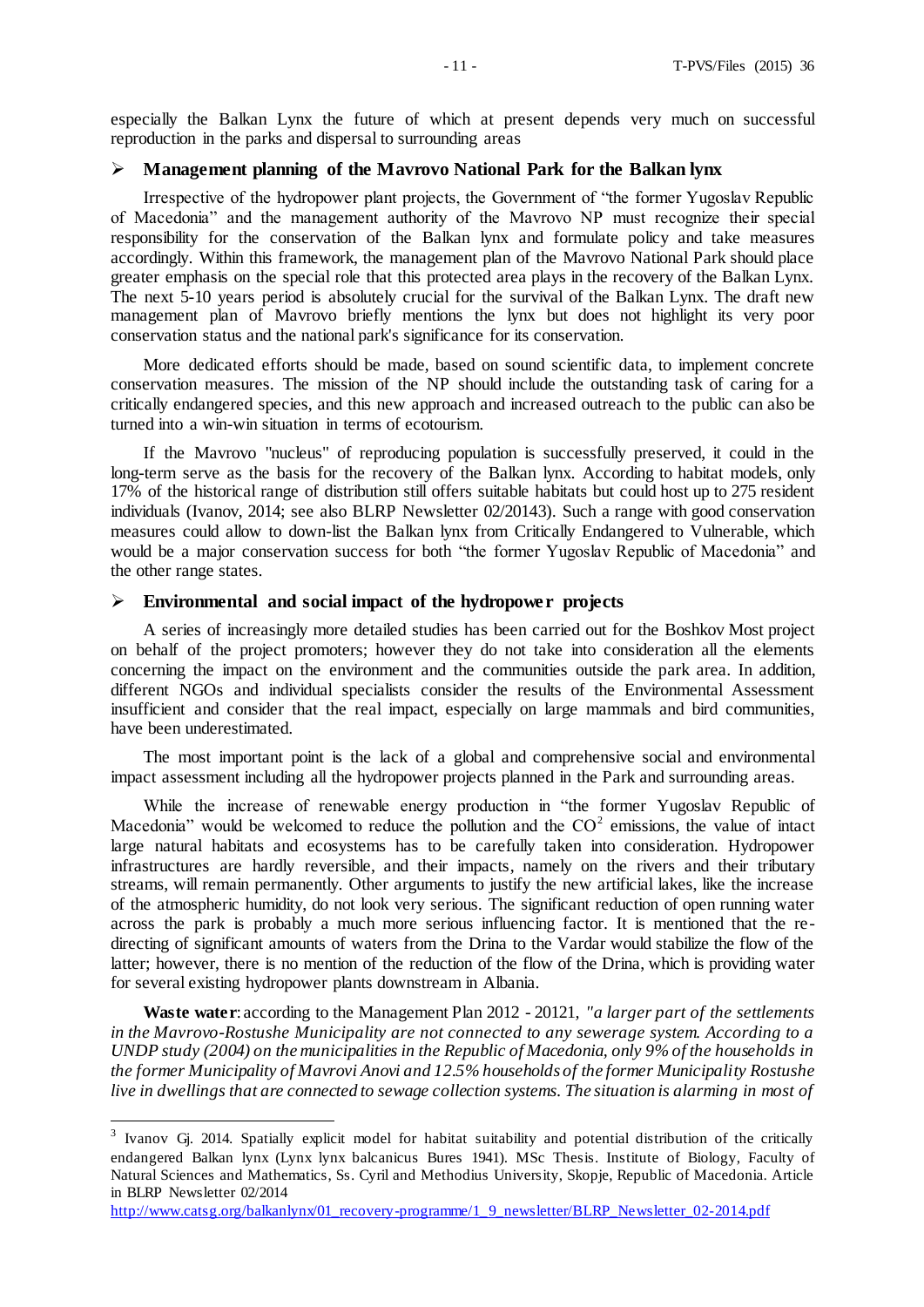*the settlements of the Mavrovo-Rostushe Municipality*". The strong reduction of water flow in many streams in the Park will certainly not improve the situation.

In addition, *"in the area around the reservoir Mavrovsko Ezero Lake, besides the settlements of resident citizens, there are 1,106 weekend houses and 18 hotels with 2,000 beds. The wastewater collection, conveyance and disposal from the settlements and the weekend houses are unorganized, through several separate sewage collection systems. The collected wastewaters are discharging in the local river watersheds or directly in the Lake"*.

In the absence of i) a strategic environmental assessment of the national renewable energy production policy and ii) a global social and environmental impact assessment study regarding the globality of the hydropower infrastructures in and around the Mavrovo National Park, the precautionary principle should be applied and the projects as they are presented should not be permitted nor financed by international financial institutions.

#### **Species and habitats conservation**

According to the law, the main objective of the declaration of the Mavrovo NP is the conservation of the biological diversity, namely the species and habitat of particular importance

## *- Article 2*

*(1) In order to protect the biological diversity within natural habitats and landscape diversity, which are of particular importance for nature conservation, as well as goods of public interest, Mavrovo shall be proclaimed protected area under the category of National Park.*

In the park a significant number of high values for conservation species and habitats can be found (see introduction and specific studies in annexes). The objectives of the park, as stated in the law, are:

#### *- Article 19*

*(1) Public Institution NP Mavrovo shall be obliged to implement protection of nature, biological diversity, landscape diversity and natural heritage through:*

- *- protection and conservation of the natural habitats of national and international significance for scientific, educational, tourist and recreational purposes;*
- *- protection and conservation of biological diversity;*
- *- protection and conservation of landscape diversity;*
- *- protection and conservation of specific geomorphological forms;*

....

The importance of Mavrovo National Park as candidate for the Emerald Network has been underlined in the chapter **Mavrovo National Park as a candidate Emerald site (Area of Special Conservation Interest).** There are 8 habitat types of Resolution No. 4 (1996) of the Standing Committee of the Bern Convention (1996) and 49 species listed in Resolution No. 6 (1998) of the Standing Committee of the Bern Convention present on this site. The list of other important species of fauna and flora contains 69 species. It is "exceptionally rich in flora and vegetation diversity", and the "classical finds (*locus typicus*) of high number of species are situated".

## **The Balkan lynx**

The Lynx is of special significance for the conservation of the Mavrovo National Park. A separate report by András Demeter present in detail the status of this species in the Balkans and the high importance of an adequate management of the Mavrovo National Park (see document T-PVS/Files(2015) 41). The most significant sections and key conclusions are included in the present report.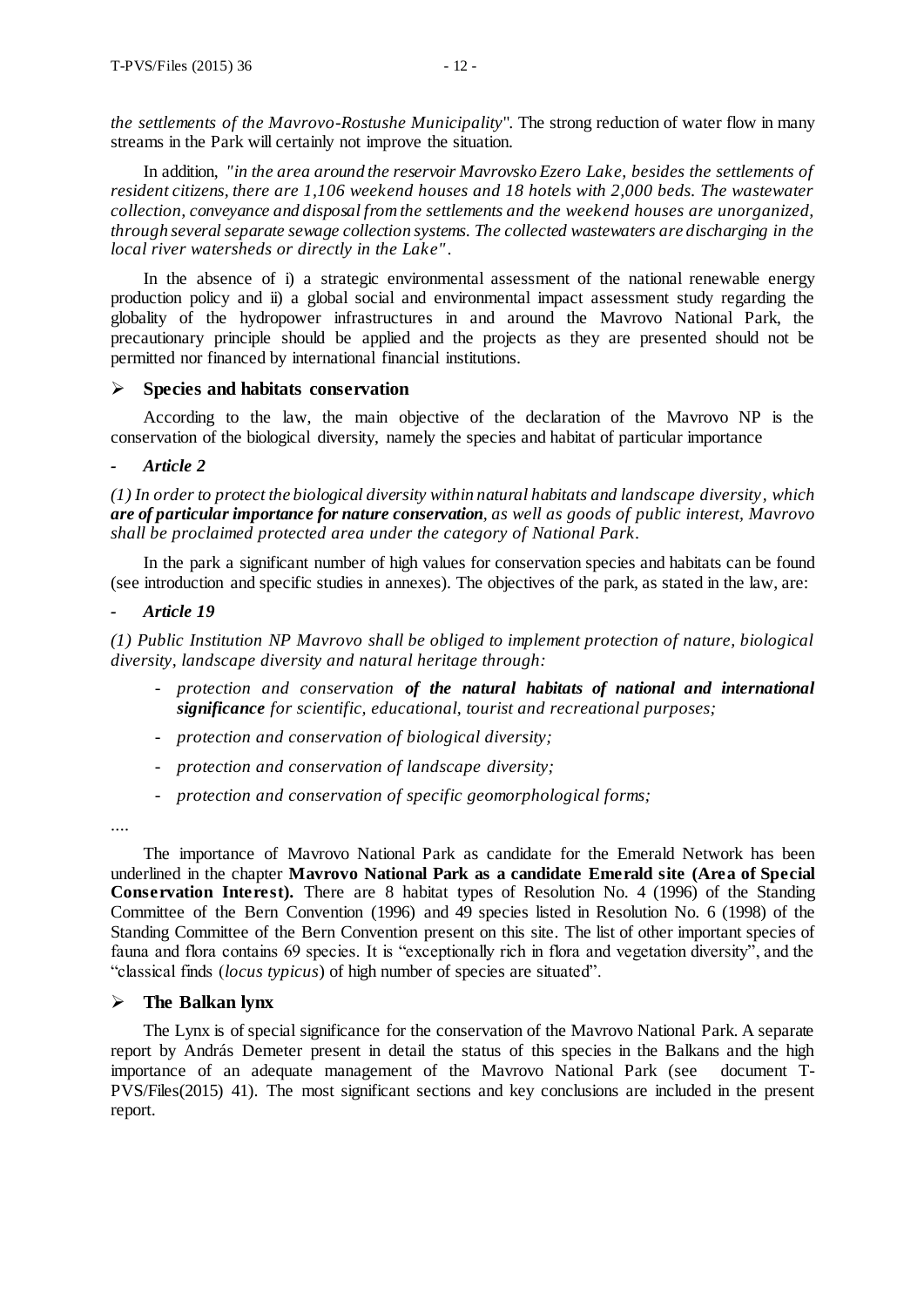According to the latest comprehensive review of the statuses of large carnivore species in Europe, the Balkan lynx is the smallest and most threatened native Eurasian lynx population (Kaczensky et al. (20124,5 ) Chapron et al. 20146, IUCN Red List 20157. The newest global Red List assessment of 2015 for the Eurasian lynx states: "The European population with the greatest conservation concern is the Critically Endangered Balkan Lynx subpopulation".

The present total size of the population is estimated to be only about 27-54 independent (adult plus subadult) individuals, corresponding to about 20–39 mature individuals (maximum number, probably an optimistic estimate based on the lynx density in the core area of the population (Mavrovo NP). It is divided into two distinct distribution nuclei: a) in northern Albania and the bordering areas in Montenegro and Kosovo and b) and the western, north-western part of "the former Yugoslav Republic of Macedonia".

It has been shown to be morphologically and genetically very distinct from the other Eurasian lynx populations in Europe; irrespective of its status in nomenclatural terms, it is a distinct phylogenetic lineage of the Eurasian lynx (Breitenmoser, 2011) and should be regarded a conservation unit, and as such it requires special attention. Data from different studies clearly indicate that "the former Yugoslav Republic of Macedonia" bears a special responsibility for the survival of the Balkan lynx, as it hosts the last reproducing nucleus.

#### **Legal protection**

In "the former Yugoslav Republic of Macedonia", the species Lynx lynx is a strictly protected by the Law on Hunting (Official Gazette of RM 26/09) and the List of Strictly Protected Species (Official Gazette of RM 139/11) according to the Law on Nature Protection (Official Gazette of RM 67/04).

The species Lynx lynx is listed in Appendix III of the Bern Convention on the Conservation of European Wildlife and Natural Habitats, which requires, under Article 7.1, that "Each Contracting Party shall take appropriate and necessary legislative and administrative measures to ensure the protection of the wild fauna species specified in Appendix III<sup>18</sup>.

In light of "the former Yugoslav Republic of Macedonia" status as a candidate country to the EU, the Habitats Directive (Council Directive 92/43/EEC of 21 May 1992 on the conservation of natural habitats and of wild fauna and flora9) is also relevant. Lynx lynx is listed in Annex II, requiring designating the most appropriate sites hosting this species as Special Areas of Conservation under Article 2.1 of the directive. In addition, it is also listed in Annex IV, for which species a system of strict species protection under Article 12 is required.

A recovery strategy and two ("the former Yugoslav Republic of Macedonia" and Albania) National Action Plans for the Balkan lynx (Conservation Strategy and National Actions Plans for the conservation of the critically endangered Balkan Lynx (T-PVS/Inf (2011)33 and T-PVS/Inf  $(2011)34$ <sup>10</sup> have been presented to the Bern Convention as results of several planning workshops. The 31<sup>st</sup> meeting of the Standing Committee to the Bern Convention in 2011 took note of the results of the strategic planning workshops and encouraged both states to implement them without delay, as well as to collaborate as appropriate to achieve the successful recovery of the lynx populations in the region $11$ . However, follow-up actions by the relevant national ministries are still pending.

## **The significance of Mavrovo National Park for the Balkan Lynx**

According to recent scientific information, the Mavrovo National Park and its immediate surroundings is the only area in the entire distribution range of the Balkan lynx where reproduction has

<sup>&</sup>lt;sup>4</sup><br>[http://ec.europa.eu/environment/nature/conservation/species/carnivores/pdf/task\\_1\\_part1\\_statusoflcineurope.pdf](http://ec.europa.eu/environment/nature/conservation/species/carnivores/pdf/task_1_part1_statusoflcineurope.pdf)

<sup>&</sup>lt;sup>5</sup> [http://ec.europa.eu/environment/nature/conservation/species/carnivores/pdf/task\\_1\\_part2\\_species\\_country\\_reports.pdf](http://ec.europa.eu/environment/nature/conservation/species/carnivores/pdf/task_1_part2_species_country_reports.pdf)

<sup>&</sup>lt;sup>6</sup> Chapron et al. 2014. Recovery of large carnivores in Europe's modern human-dominated landscapes. Science 346, 1517-1519.

<sup>&</sup>lt;sup>7</sup> <http://www.iucnredlist.org/details/12519/0>

<sup>&</sup>lt;sup>8</sup> https://rm.coe.int/CoERM PublicCommonSearchServices/DisplayDCTM Content?documentId=0900001680078af6 9

 $\frac{9 \text{ http://eur-lex.europa.eu/legal-content/EN/TXT/2uri=CELEX:31992L0043}}{10 \text{ y} \cdot \text{http://eur-lex.europa.eu/legal-content/EN/TXT/2uri=CELEX:31992L0043}}$ 

<https://wcd.coe.int/com.instranet.InstraServlet?command=com.instranet.CmdBlobGet&InstranetImage=1979317&SecMode=1&DocId=1826416&Usage=2>

<sup>11</sup> <https://wcd.coe.int/com.instranet.InstraServlet?command=com.instranet.CmdBlobGet&InstranetImage=2263468&SecMode=1&DocId=1865310&Usage=2>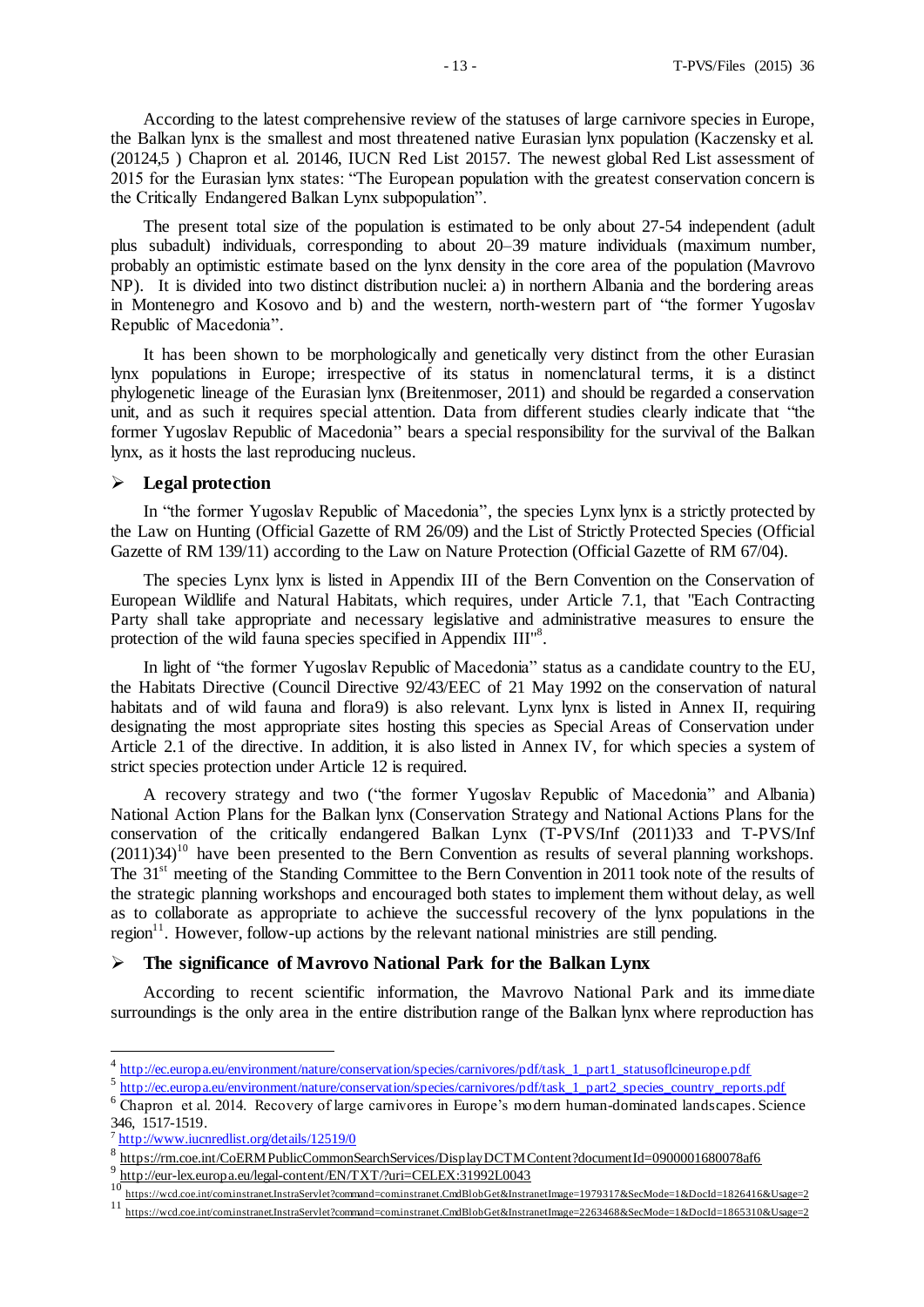been documented by camera-trapping young individuals since the Balkan Lynx Recovery Programme has started<sup>12</sup>. It is hence the last remaining functional population nucleus. All lynx discovered in other areas within "the former Yugoslav Republic of Macedonia" or in the neighbouring countries are likely to be dispersing individuals from this core area.

As regards to the two planned hydropower project in Mavrovo National Park, Lukovo Pole possibly poses less threat for the lynx. During the site visit, the representatives of the NGO informed us that lynx cross the open alpine habitats around the site only occasionally. Therefore the impact of this planned project on the lynxes may be considered limited, unless the construction works and the extraction and transport of materials of the dam and the haulage of equipment from lower down the Radika river would cause significant disturbance. However, the information on these aspects provided for the visit was limited, so at this stage no conclusion can be drawn.

In contrast, the Boskov Most HPP site is situated in prime lynx habitat and known to be used by several lynxes as three males have been monitored by GPS tracking and young lynxes have also been camera-trapped in the area. The planned hydro power plant developments at the Boskov Most site of the Park has been considered by experts in some of the documents not have a large-scale long-term impact on the lynxes, since they are known to have very large ranges. However, the change of the landscape with the possibly increased human presence and the greater use of the area around the planned reservoir on the river Mala Reka may cause the lynx to avoid the valley, which they have been documented by GPS-tracking to visit and cross during their movements. This is the core area of the population and important for reproduction.

The short-term impacts, however, might be very significant given the volume and intensity of the planned construction works which might affect a much larger area, and which could lead to long-term impacts (loss of habitat around the dam and the reservoir). The short-term disturbance from the civil engineering works, although temporary (a number of years), may have a decisive negative impact on the lynx.

## **Conclusions about the impact of the planned Boskov Most HPP projects on the Balkan lynx**

Although the planned construction site would cover only a very small part of the National Park, the current analyses have not documented in a convincing manner that the associated massive construction works of not only the dam itself but the construction or upgrading of roads and the construction of 6 intakes, even if temporary (several years) would not pose a high level of risk of major disturbance to and displacement of both to the prey species of the lynx and the lynx individuals themselves. Statements made during the meetings also gave indications that the surrounding area of the reservoir would be opened for developments and these aspects have not been properly addressed in the assessments.

## **The environmental impact assessment and the EU Water Framework Directive**

Although the Birds and the Habitats Directives are the main implementing instruments of the Bern Convention in the EU, in none of the documents we found reference to the EU Water Framework Directive (WFD) (Directive 2000/60/EC of the Parliament and the Council). Unless it exists in documents in the national language, this seems unexpected in light of the alignment process of the "former Yugoslav Republic of Macedonia" to the EU *"acquis communataire"*, and its relevance for the changes to the water regimes of the rivers and their tributaries the planned projects would bring.

The main purpose of this directive is to prevent any further deterioration of waters and to protect aquatic ecosystems and those ecosystems connected with aquatic ecosystems. The WFD recognizes the importance of certain protected areas and makes special reference to Natura 2000 sites (the EU equivalent of Emerald sites). Given the magnitude of changes to the biological characteristics of the watercourse expected to be impacted by the project, and by the fact that water would be transferred from one river basin to another one, it is necessary to supplement the environmental assessments with proper considerations of the requirements of this relevant EU legislation.

 $\overline{a}$ 

<sup>12</sup> <https://www.facebook.com/balkanlynx>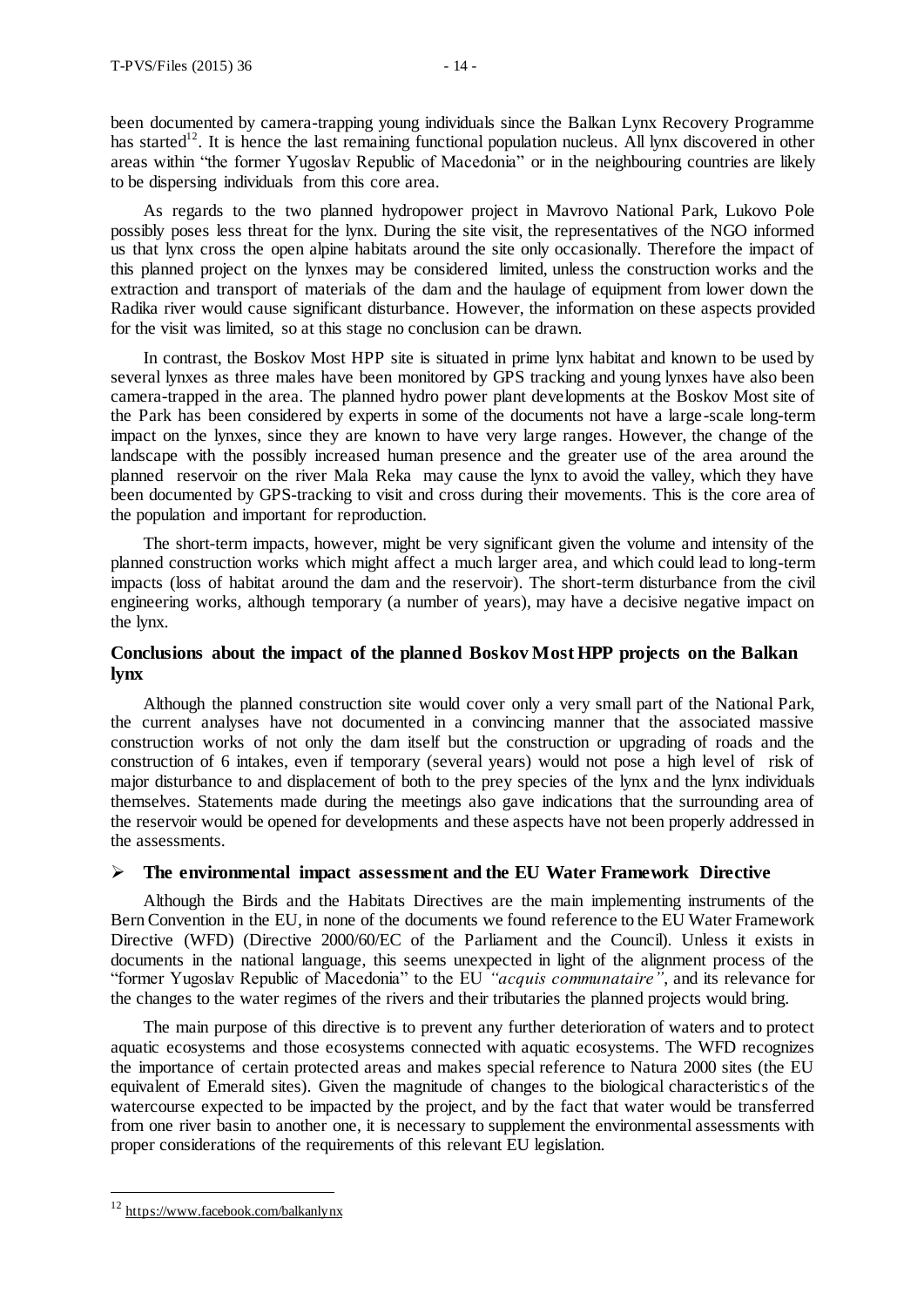## **Local acceptance of the projects**

There is a considerable difference of acceptance of the hydropower construction project among the different municipalities. While those located in the park, and which have been involved in the process and will be compensated, accept the project and see positive effects, those located downstream and outside the park complain about the uptake of their water and the lack of possibility to participate to the project planning. The municipality of Debar has already suffered from the first pack of projects and the mayor is complaining about the drastic decrease of available water to farmers for irrigation in its territory. Local people from villages located on the south-eastern border of the park foresee negatively the uptake of their water which will be brought into the Boskov Most reservoir.

## **Pastoralism and tourist infrastructure development**

Tourism and agricultural activities are allowed in the park and even should be promoted to a certain extent in designated areas, providing that they are conducted in a fully sustainable way. However, the construction of many kilometres of new roads and upgrading long stretches of rough tracks across the park, needed for the hydropower plant constructions and maintenance, might lead to severe changes in agriculture and tourism practices.

## **Mountain pasture**

The law encourages the sustainable use of the pastures and forests. Centuries of pasture grazing have contributed to the building of a highly valuable cultural landscape and to the development of the biodiversity, especially at and above tree line. The construction of the Lukovo Pole Lake and the associated uptake of rivers and stream would have a significant impact on a well maintained high mountain cultural landscape, with a valley bottom offering space for a naturally meandering high value alpine river.

It appears that the grazing has severely decreased during the last decades, with potential longterm impact on the biodiversity. The law has provision for maintaining the components of the landscape diversity:

## *- Article 19*

*(1)Public Institution NP Mavrovo shall be obliged to implement protection of nature, biological diversity, landscape diversity and natural heritage through:*

*....*

- *- sustainable use of natural resources for the benefit of current and future development without damaging the parts of nature and with the least possible disturbance of the natural balance;*
- *- creating conditions and measures to protect the National Park to conserve and sustainably manage components of biological and landscape diversity;*

*....*

The Management Plan considers that the high-mountain pastures have always been used for grazing and can be defined as cultural landscapes; they are part of the "Rural Landscapes" identified for the Park.

"*Significant traditional cultural landscapes represent areas where the interaction of people and nature over time has produced an area of distinct character with significant ecological, biological, cultural and scenic value: and where safeguarding the integrity of this interaction is vital to protecting and sustaining the area and its associated nature conservation and other values.*

*The Landscape and Cultural Heritage Conservation Programme is directly related to the third management goal: To protect and promote landscape diversity and cultural heritage of the Park, including traditional landscape that has been developed by interaction of local people and nature over centuries."*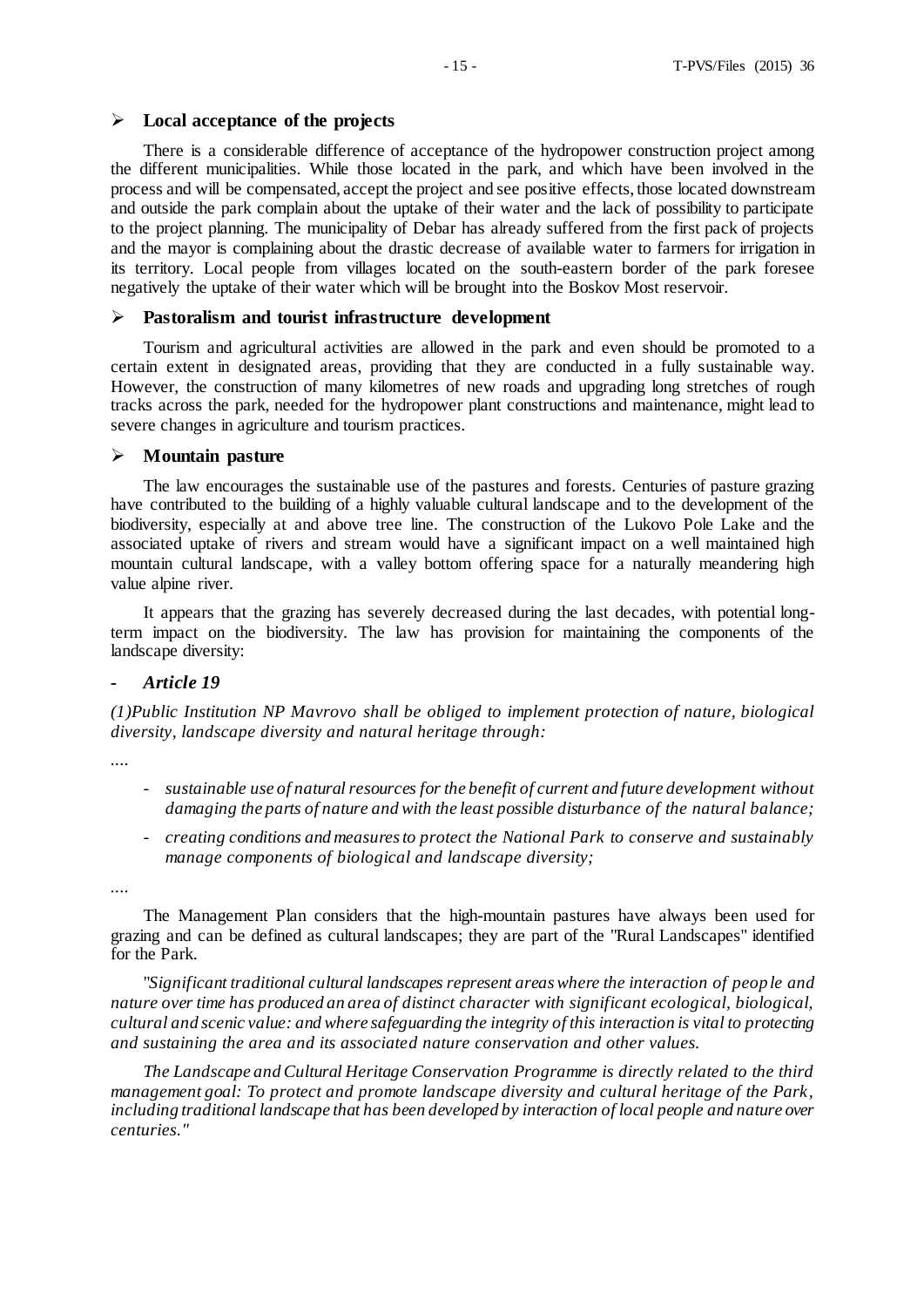## **Tourism**

Mavrovo has great potential for the development of soft tourism. There is a network of dirt roads and trails allowing discovering large areas of close-to-nature ecosystems and beautiful cultural landscapes. However, the upper part of the park, with wild high mountains and very interesting subalpine and alpine ecosystems, is currently of limited access being a border area under relatively strict control. The rest of the park is accessible, but an integrated tourist development plan does not seem to exist. Different initiatives, without apparent planned coordination, were mentioned during the visit. One of the concerns is the major road system development which will be required by the hydropower projects. It is well known that once a road exist, it is very difficult to impose restrictions on its use.

During the discussion with local municipalities, it was mentioned by local representatives that the artificial lake to be created for the Boskov Most project would facilitate the development of tourist infrastructures around it, as it would be re-zoned as a built-up area. This was not mentioned in any of the technical studies and in the EIA. It was also never mentioned during the discussion at the Ministry of Environment and Physical Planning or in the field with ELEM representatives. Such a tourist development would add another unacceptable pressure in a very sensitive area, namely for the Balkan Lynx population.

#### **CONCLUSIONS**

Article 2 of the Mavrovo National Park proclamation Law clearly presents the following objective:

#### *- Article 2*

*(1) In order to protect the biological diversity within natural habitats and landscape diversity, which are of particular importance for nature conservation, as well as goods of public interest, Mavrovo shall be proclaimed protected area under the category of National Park. (2) By the proclamation of Mavrovo protected area in the category of national parks, it shall acquire the status of national heritage.*

Obviously, there is an important contradiction between the general intention regarding the protection of the Mavrovo NP as expressed in the Law and some provisions in the management regime and their application. Several activities allowed in the "sustainable development zone" are not sustainable and therefore in contradiction to the overall intention. Moreover the surfaces occupied by this zone  $(> 50 \%)$  of the Park territory) is not compatible with the IUCN guidelines for a protected areas Category II area ( $,$ the 75 % Rule").

Though a global impact assessment of all the HPP has not been done, it appears already quite clearly that the extension and the expected impacts of the HPP in the park would affect several species and habitat identified of European significance; thus these construction projects would be in contradiction with the general objective as stated in art. 2. Such constructions would also be in contradiction with the international commitments of "the former Yugoslav Republic of Macedonia", namely regarding the Bern convention and as a candidate country to the EU, alignment with the Birds and the Habitats Directives as well as the Water Framework Directive.

For these reasons, **the general conclusion from the mission is** that the proposed hydropower construction planned in the Park is not compatible with the status of protection of the Park, its high value ecosystems and species; the projects, as currently planned, should be abandoned.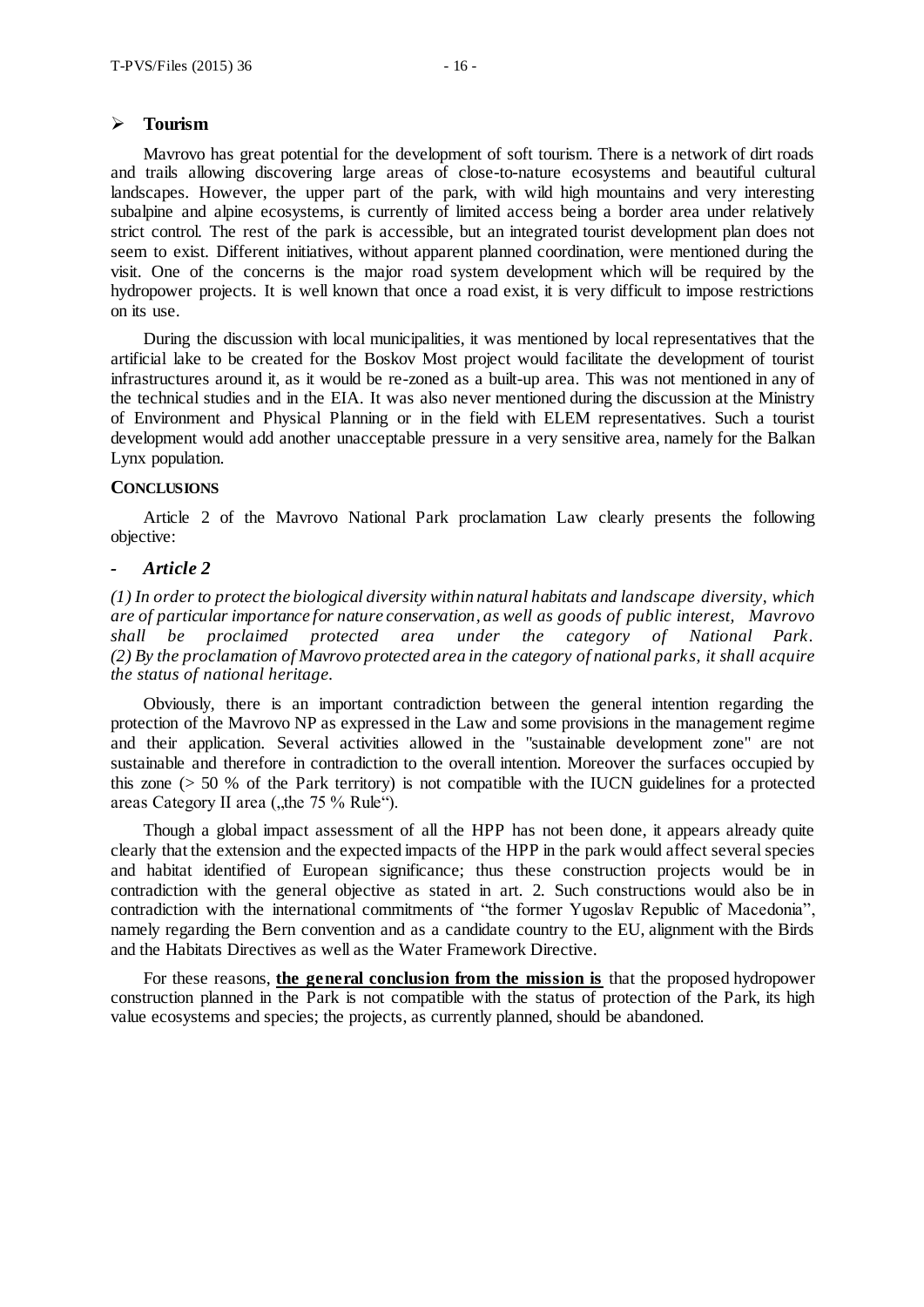## **RECOMMENDATIONS TO THE GOVERNMENT OF "THE FORMER YUGOSLAV REPUBLIC OF MACEDONIA"**

- Before any HPP construction project, make an integrated strategic social and environmental impact assessment study, taking into account all the planned activities and integrating the potentially impacted local communities outside the Park and the global long distance effects, namely on the water regimes of the Drina and Vardar rivers; supplement this study with the provisions of the EU Water Framework Directive;
- Carefully weigh the level of impacts against the benefits provided by a well-preserved large protected area with a recognised European significance. Evaluate the global consequences of the loss of an IUCN category II status for Mavrovo National Park which would derive from the impacts of the hydropower plants implemented in the Park, as well as the consequences in regard to the implementation of the Emerald Network of the Bern Convention and subsequently on the Natura 2000 network in prospect of EU accession of "the former Yugoslav Republic of Macedonia";
- Apply the precautionary principle and suspend all construction projects within the Park as long as the overall impact has not been fully assessed;
- Re-evaluate the management plan, especially regarding zoning and protection regimes of the Park, in order to make the Management Plan compatible with an IUCN category II protected area;
- Ensure long-term financing for the basic operations of the National Park administration from the state budget, as foreseen in the law:

## *Article 26*

*(1) Means of financing NP Mavrovo shall be provided by:*

## *- The Budget of the Republic of Macedonia*

- *- Own revenues.*
- Make provision for a long-term contribution to the biological monitoring of the Park (minimum 2) full-time permanent positions) from the income generated by any development project;
- Identify those species of fauna and flora for the conservation of which the Mavrovo National Park bears special responsibility and specify measures in the management plan of the national park to be taken for their conservation. Use Recommendations No. 162 (2012) on the conservation of large carnivore populations in Europe requesting special conservation action and No. 157 (2011) on the status of candidate Emerald sites, for fulfilling this task;
- Provide incentives for pastoralism in the upper parts of the Park, in order to maintain biodiversity and to provide source of income to the local populations;
- Prepare an integrated tourism and recreation management plan fully in line with the conservation principle of an IUCN category II protected area.

## **RECOMMENDATION TO THE EBRD AND OTHER RELEVANT FINANCIAL INSTITUTIONS**

Apply the precautionary principle and suspend the financing of the project accordingly.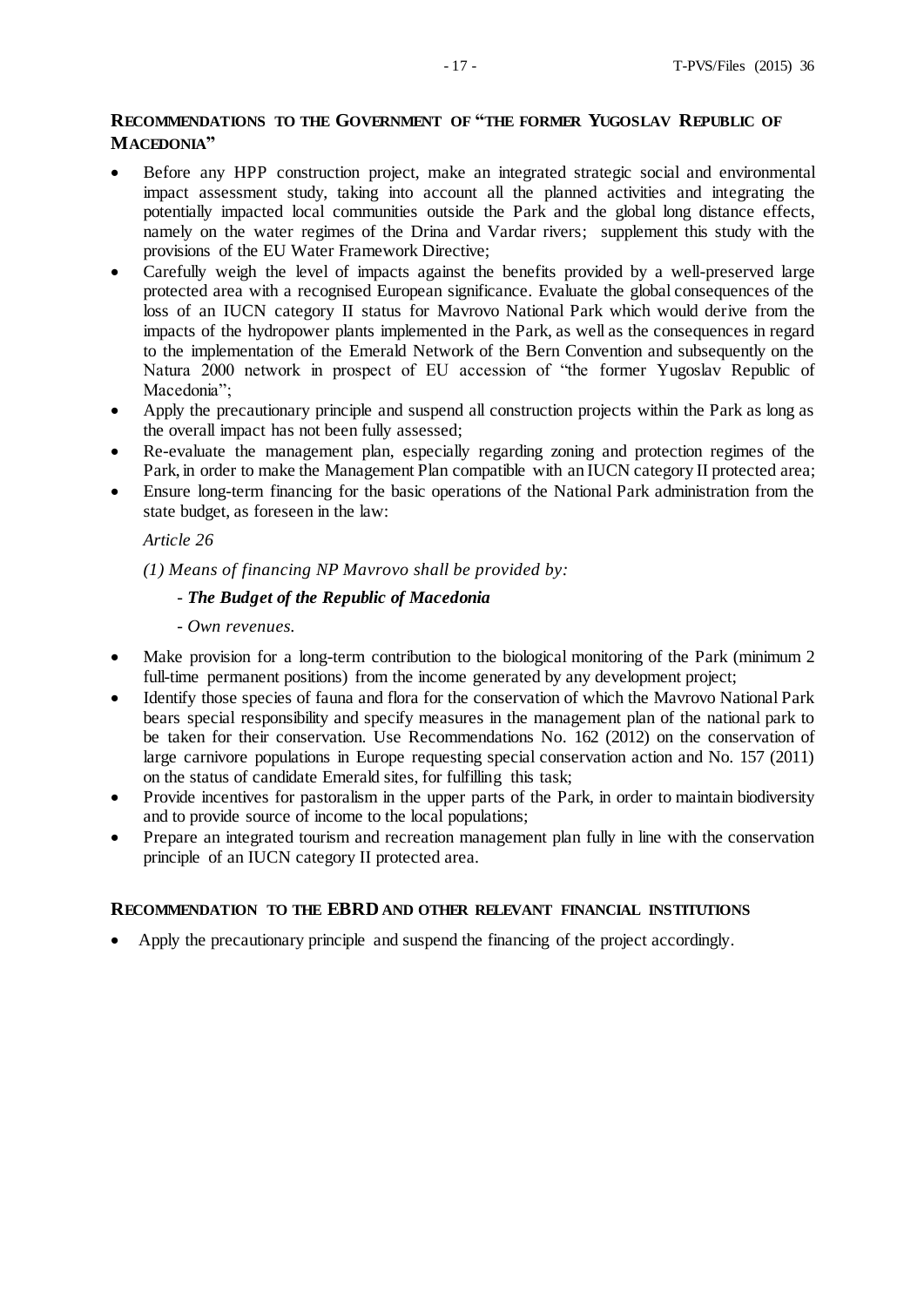## **ANNEX 1: COMPOSITION OF THE BERN CONVENTION DELEGATION**

- 1. Mr Pierre Galland (Switzerland), Independent expert to the mission
- 2. Mr András Demeter (Bruxelles), expert, European Commission (observer)
- 3. Mr Robert Brunner (Austria), expert, WCPA, IUCN (observer)
- 4. Mr Aleksandar Dutsov (Bulgaria), expert, IUCN (observer)
- 5. Ms Iva Obretonova (Strasbourg), Programme Officer, Secretariat of the Bern Convention